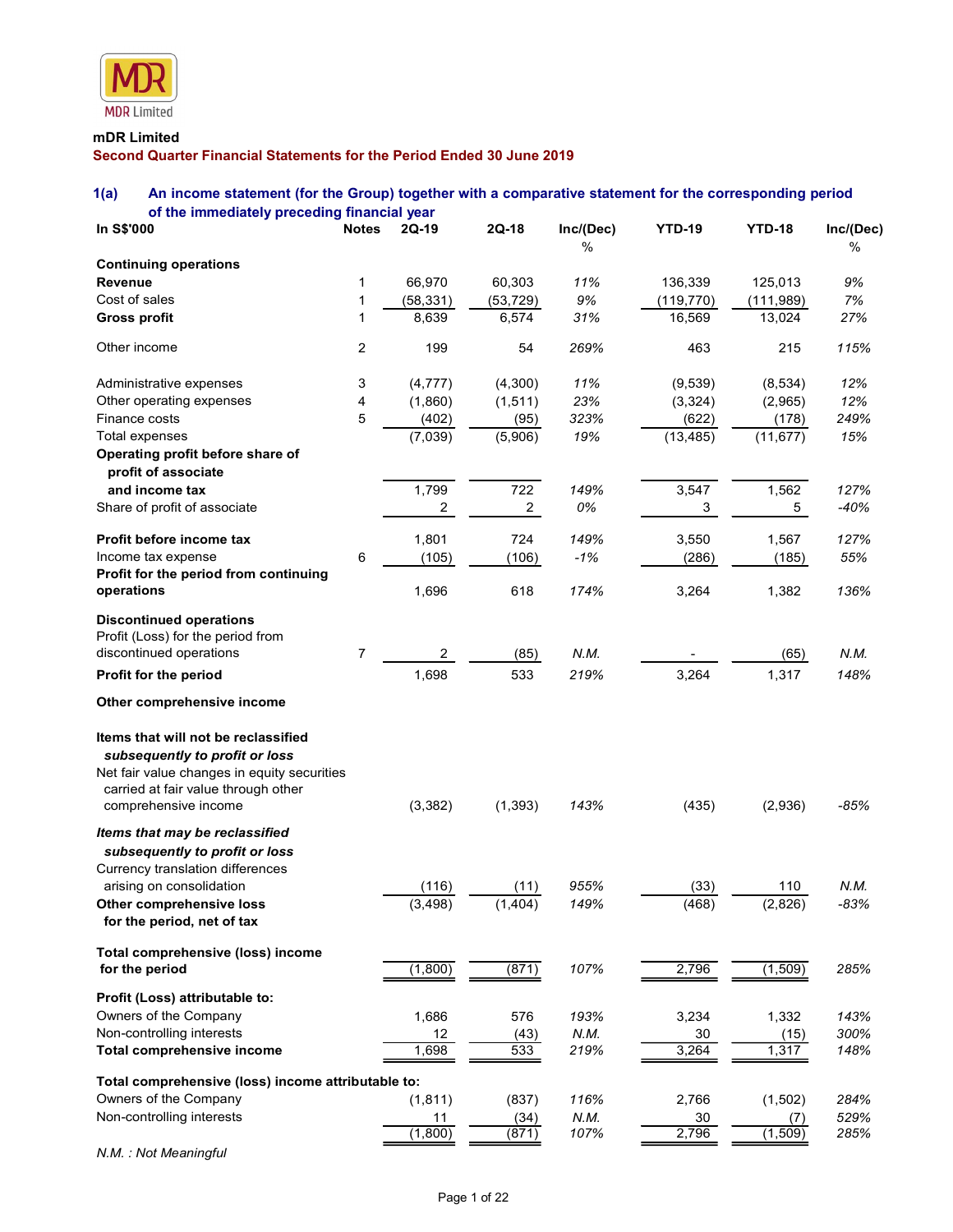#### 1(a)(i) Breakdown and explanatory notes to the income statement

#### Note 1 Revenue, cost of sales and gross profit

| a)(i) | Breakdown and explanatory notes to the income statement                                                                                                                                                      |                          |                          |               |               |
|-------|--------------------------------------------------------------------------------------------------------------------------------------------------------------------------------------------------------------|--------------------------|--------------------------|---------------|---------------|
| pte 1 | Revenue, cost of sales and gross profit                                                                                                                                                                      |                          |                          |               |               |
|       | The Group operates in four business segments - After Market Services (AMS), Distribution Management<br>Solutions (DMS), Digital Inkjet Printing for Out-Of-Home Advertising Solutions (DPAS) and Investment. |                          |                          |               |               |
|       | The breakdown of revenue and cost of goods sold are as follows:                                                                                                                                              |                          |                          |               |               |
|       | In S\$'000                                                                                                                                                                                                   | $2Q-19$                  | 2Q-18                    | <b>YTD-19</b> | <b>YTD-18</b> |
|       | <b>Revenue</b>                                                                                                                                                                                               |                          |                          |               |               |
|       | AMS                                                                                                                                                                                                          | 4,906                    | 6,382                    | 10,134        | 12,768        |
|       | <b>DMS</b>                                                                                                                                                                                                   | 58,237                   | 51,741                   | 119,614       | 108,123       |
|       | <b>DPAS</b>                                                                                                                                                                                                  | 1,558                    | 1,860                    | 3,110         | 3,389         |
|       | Investment                                                                                                                                                                                                   | 2,269                    | 320                      | 3,481         | 733           |
|       |                                                                                                                                                                                                              | 66,970                   | 60,303                   | 136,339       | 125,013       |
|       | Cost of goods sold                                                                                                                                                                                           |                          |                          |               |               |
|       |                                                                                                                                                                                                              |                          |                          |               |               |
|       | AMS                                                                                                                                                                                                          | (3, 554)                 | (4, 746)                 | (7, 394)      | (9,520)       |
|       | <b>DMS</b>                                                                                                                                                                                                   | (53, 645)                | (47, 752)                | (110, 102)    | (100, 149)    |
|       | <b>DPAS</b>                                                                                                                                                                                                  | (1, 132)                 | (1, 231)                 | (2,274)       | (2,320)       |
|       | Investment                                                                                                                                                                                                   |                          |                          |               |               |
|       |                                                                                                                                                                                                              | (58, 331)                | (53, 729)                | (119, 770)    | (111,989)     |
|       | <b>Gross profit</b>                                                                                                                                                                                          |                          |                          |               |               |
|       | AMS                                                                                                                                                                                                          | 1,352                    | 1,636                    | 2,740         | 3,248         |
|       | <b>DMS</b>                                                                                                                                                                                                   | 4,592                    | 3,989                    | 9,512         | 7,974         |
|       | <b>DPAS</b>                                                                                                                                                                                                  | 426                      | 629                      | 836           | 1,069         |
|       | Investment                                                                                                                                                                                                   | 2,269                    | 320                      | 3,481         | 733           |
|       |                                                                                                                                                                                                              | 8,639                    | 6,574                    | 16,569        | 13,024        |
|       |                                                                                                                                                                                                              |                          |                          |               |               |
|       | GP%                                                                                                                                                                                                          |                          |                          |               |               |
|       | AMS                                                                                                                                                                                                          | 28%                      | 26%                      | 27%           | 25%           |
|       | <b>DMS</b>                                                                                                                                                                                                   | 8%                       | $8\%$                    | 8%            | 7%            |
|       | <b>DPAS</b>                                                                                                                                                                                                  | 27%                      | 34%                      | 27%           | 32%           |
|       | Investment                                                                                                                                                                                                   | 100%                     | 100%                     | 100%          | 100%          |
|       |                                                                                                                                                                                                              | 13%                      | 11%                      | 12%           | 10%           |
|       | ote 2 Other income consists of the following:                                                                                                                                                                |                          |                          |               |               |
|       | In S\$'000                                                                                                                                                                                                   | $2Q-19$                  | $2Q-18$                  | <b>YTD-19</b> | <b>YTD-18</b> |
|       | Interest income on fixed deposits                                                                                                                                                                            | $\mathbf{1}$             | 25                       | 18            | 38            |
|       | Rental income                                                                                                                                                                                                | 153                      | 5                        | 308           | $10$          |
|       | Wage credit                                                                                                                                                                                                  | $\overline{\phantom{0}}$ | $\overline{\phantom{a}}$ | 61            | 113           |
|       | Others                                                                                                                                                                                                       | 45                       | 24                       | 76            | 54            |
|       |                                                                                                                                                                                                              |                          |                          |               |               |

# Note 2 Other income consists of the following:

.

| In S\$'000                        | $2Q-19$                  | $2Q-18$                  | <b>YTD-19</b> | <b>YTD-18</b> |
|-----------------------------------|--------------------------|--------------------------|---------------|---------------|
| Interest income on fixed deposits |                          | 25                       | 18            | 38            |
| Rental income                     | 153                      | 5                        | 308           | 10            |
| Wage credit                       | $\overline{\phantom{a}}$ | $\overline{\phantom{a}}$ | 61            | 113           |
| Others                            | 45                       | 24                       | 76            | 54            |
|                                   | 199                      | 54                       | 463           | 215           |

Higher rental income in 2Q-19 and YTD-19 was due to the recovery of rental support from principal, classified as other income in 2Q-19 and YTD-19 while the rental support was recorded net of rental expenses in 2Q-18 and YTD-18, following the adoption of SFRS (I) 16 Leases on 1 January 2019, as explained in Section 5.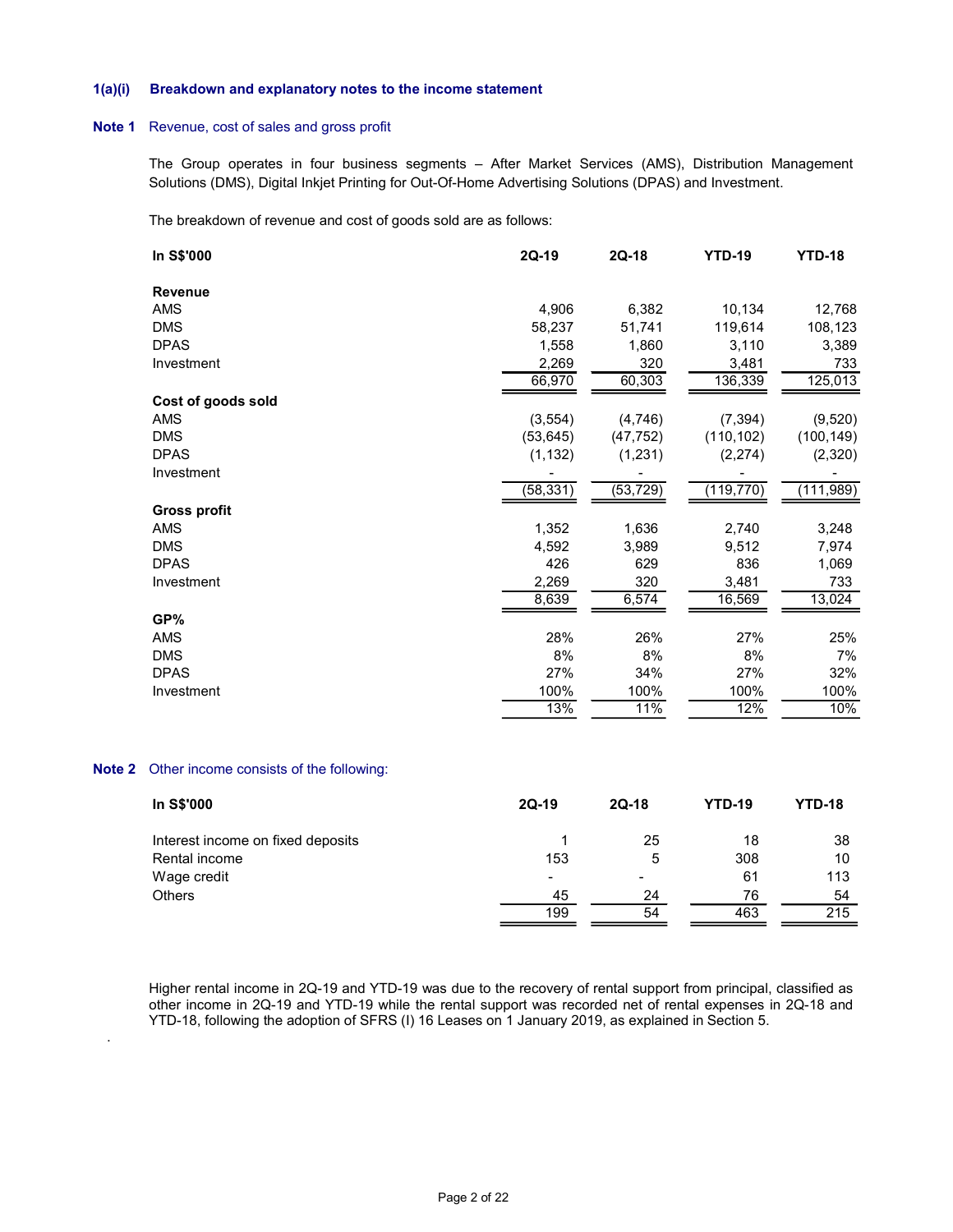#### Note 3 Administrative expenses

| Note 3 | Administrative expenses                                                                                                                                                                      |                |                |                |               |                |
|--------|----------------------------------------------------------------------------------------------------------------------------------------------------------------------------------------------|----------------|----------------|----------------|---------------|----------------|
|        | The administrative expenses comprise mainly staff cost.                                                                                                                                      |                |                |                |               |                |
|        | In S\$'000                                                                                                                                                                                   | $2Q-19$        | $2Q-18$        |                | <b>YTD-19</b> | <b>YTD-18</b>  |
|        | <b>Staff Cost</b>                                                                                                                                                                            |                |                |                |               |                |
|        | AMS                                                                                                                                                                                          |                | 959            | 1,041          | 1,914         | 2,120          |
|        | <b>DMS</b><br><b>DPAS</b>                                                                                                                                                                    | 1,760          | 168            | 1,748<br>174   | 3,568<br>340  | 3,495<br>325   |
|        | Management and HQ support staff costs                                                                                                                                                        |                |                |                |               |                |
|        | (including Directors' fees)                                                                                                                                                                  | 1,091          |                | 640            | 2,157         | 1,253          |
|        |                                                                                                                                                                                              |                | 3,978          | 3,603          | 7,979         | 7,193          |
|        | The increase in staff costs for management and HQ support was mainly due to an increase in headcount, annual<br>salary increment, bonus provision and other performance related adjustments. |                |                |                |               |                |
|        | <b>Note 4</b> Other operating expenses                                                                                                                                                       |                |                |                |               |                |
|        | Other operating expenses consist of the following:                                                                                                                                           |                |                |                |               |                |
|        | In S\$'000                                                                                                                                                                                   | $2Q-19$        | $2Q-18$        | <b>YTD-19</b>  | <b>YTD-18</b> |                |
|        | Rental expenses                                                                                                                                                                              | 254            | 1,070          | 500            | 2,193         |                |
|        | Depreciation expenses                                                                                                                                                                        | 1,281          | 230            | 2,547          | 429           |                |
|        | Plant and equipment written off                                                                                                                                                              | $\overline{1}$ | $17\,$         | $\overline{2}$ | $34\,$        |                |
|        | (Gain) Loss on disposal of plant and equipment                                                                                                                                               | (19)           | $\overline{4}$ | (26)           |               | $\overline{5}$ |

## Note 4 Other operating expenses

| <b>DPAS</b><br>168<br>174<br>340<br>325<br>Management and HQ support staff costs<br>1,091<br>(including Directors' fees)<br>640<br>1,253<br>2,157<br>3,978<br>3,603<br>7,979<br>7,193<br><b>YTD-19</b><br>2Q-19<br>2Q-18<br><b>YTD-18</b>                                                    |
|----------------------------------------------------------------------------------------------------------------------------------------------------------------------------------------------------------------------------------------------------------------------------------------------|
| The increase in staff costs for management and HQ support was mainly due to an increase in headcount, annual<br>salary increment, bonus provision and other performance related adjustments.<br>Other operating expenses<br>Other operating expenses consist of the following:<br>In S\$'000 |
|                                                                                                                                                                                                                                                                                              |
|                                                                                                                                                                                                                                                                                              |
|                                                                                                                                                                                                                                                                                              |
|                                                                                                                                                                                                                                                                                              |
|                                                                                                                                                                                                                                                                                              |
|                                                                                                                                                                                                                                                                                              |
|                                                                                                                                                                                                                                                                                              |
|                                                                                                                                                                                                                                                                                              |
| 1,070<br>500<br>2,193<br>Rental expenses<br>254                                                                                                                                                                                                                                              |
| Depreciation expenses<br>1,281<br>230<br>2,547<br>429                                                                                                                                                                                                                                        |
| Plant and equipment written off<br>17<br>2<br>34<br>-1                                                                                                                                                                                                                                       |
| (Gain) Loss on disposal of plant and equipment<br>(19)<br>5<br>4<br>(26)                                                                                                                                                                                                                     |
| (Reversal of) Loss allowance for trade                                                                                                                                                                                                                                                       |
| receivables<br>9<br>12<br>(25)<br>(26)                                                                                                                                                                                                                                                       |
| 244<br>Allowance for inventories<br>95<br>89<br>188                                                                                                                                                                                                                                          |
| 92<br>Foreign exchange loss<br>273<br>139<br>48                                                                                                                                                                                                                                              |
| 1,860<br>1,511<br>3,324<br>2,965                                                                                                                                                                                                                                                             |

# Note 5 Finance costs

| In S\$'000                            | $2Q-19$ | $2Q-18$ | <b>YTD-19</b> | <b>YTD-18</b> |  |
|---------------------------------------|---------|---------|---------------|---------------|--|
| Interest expense on bank loans        | 300     | 79      | 406           | 145           |  |
| Interest expense on lease liabilities | 102     | 16      | 216           | 33            |  |
|                                       | 402     | 95      | 622           | 178           |  |

# Note 6 Income tax expense

The tax expense provision is calculated for profitable subsidiaries.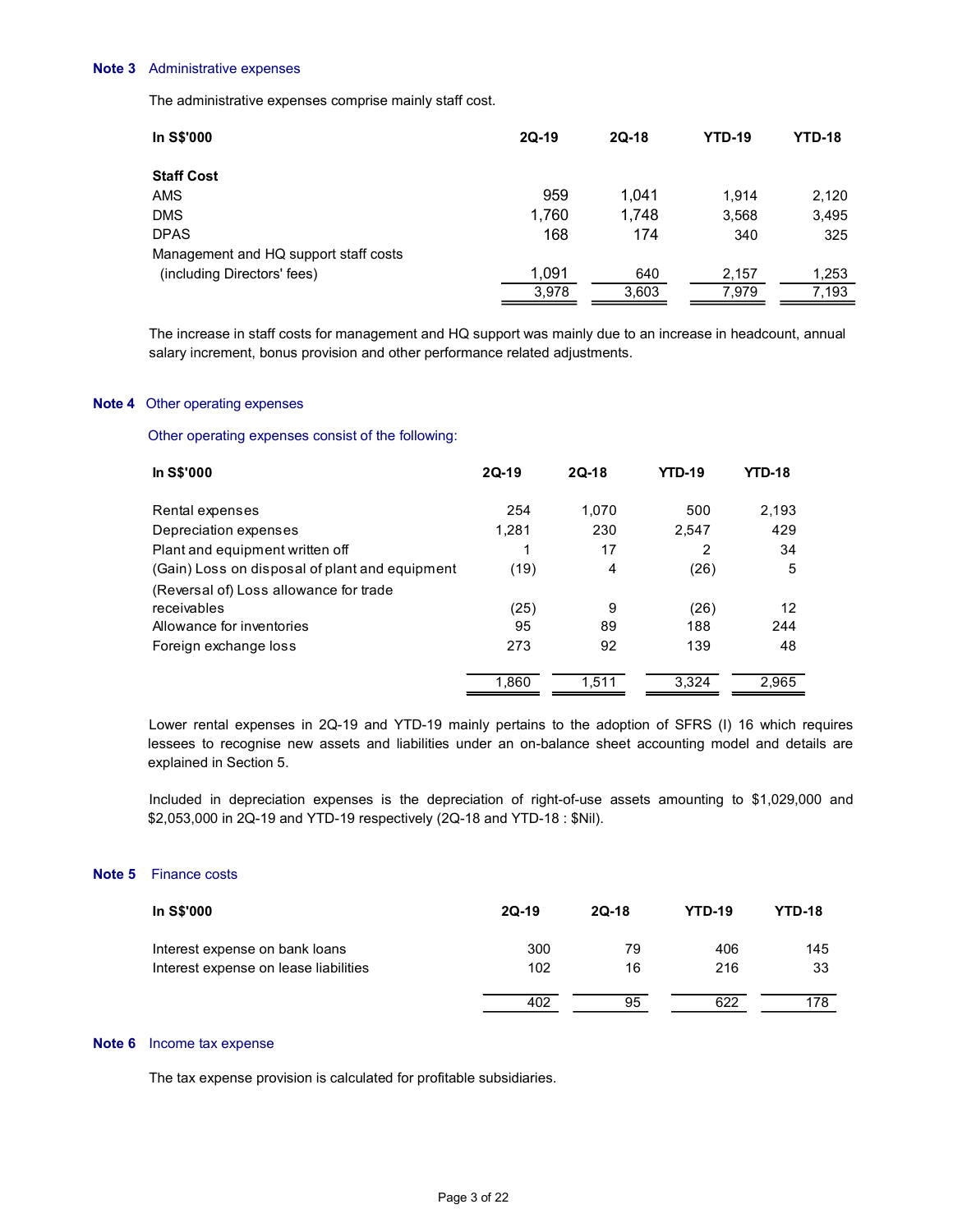# Note 7 Income statement for discontinued operations

| ncome statement for discontinued operations |                          |                     |                          |                            |
|---------------------------------------------|--------------------------|---------------------|--------------------------|----------------------------|
|                                             |                          |                     |                          |                            |
| In S\$'000                                  | $2Q-19$                  | $2Q-18$             | <b>YTD-19</b>            | <b>YTD-18</b>              |
| Revenue                                     |                          | $\blacksquare$      |                          | $\blacksquare$             |
| Cost of sales                               | $\overline{\phantom{a}}$ | (40)                | $\overline{\phantom{a}}$ | (40)                       |
| Gross (loss) profit                         | $\overline{\phantom{a}}$ | (40)                |                          | (40)                       |
|                                             |                          |                     |                          |                            |
| Other operating income                      |                          |                     |                          |                            |
|                                             |                          |                     |                          |                            |
|                                             |                          |                     |                          |                            |
| Administrative expenses                     |                          |                     | $\overline{\phantom{0}}$ |                            |
| Other operating expenses                    | $\overline{c}$           | (45)                |                          | (25)                       |
| Profit (Loss) before income tax             | $\overline{2}$           | (85)                |                          | (65)<br>$\sim$             |
| Income tax expense                          |                          | $\blacksquare$      |                          |                            |
| Profit (Loss) for the period from           |                          |                     |                          |                            |
| discontinued operations                     | $\overline{c}$           | (85)                |                          | (65)                       |
|                                             |                          |                     |                          |                            |
| Profit (Loss) attributable to:              |                          |                     |                          |                            |
| Owners of the Company                       | $\blacksquare$           | (36)                |                          |                            |
| Non-controlling interests                   | $\frac{2}{2}$            | $\frac{(49)}{(85)}$ | $\blacksquare$           | $(38)$<br>$(27)$<br>$(65)$ |

 Discontinued operations relate to operations in Myanmar inclusive of MDR Myanmar Co., Ltd, Golden Myanmar Sea Co., Ltd, Pixio Myanmar Co., Ltd and MDR Golden Myanmar Sea Co., Ltd, with the latter 2 entities having ceased their business operations in March 2017.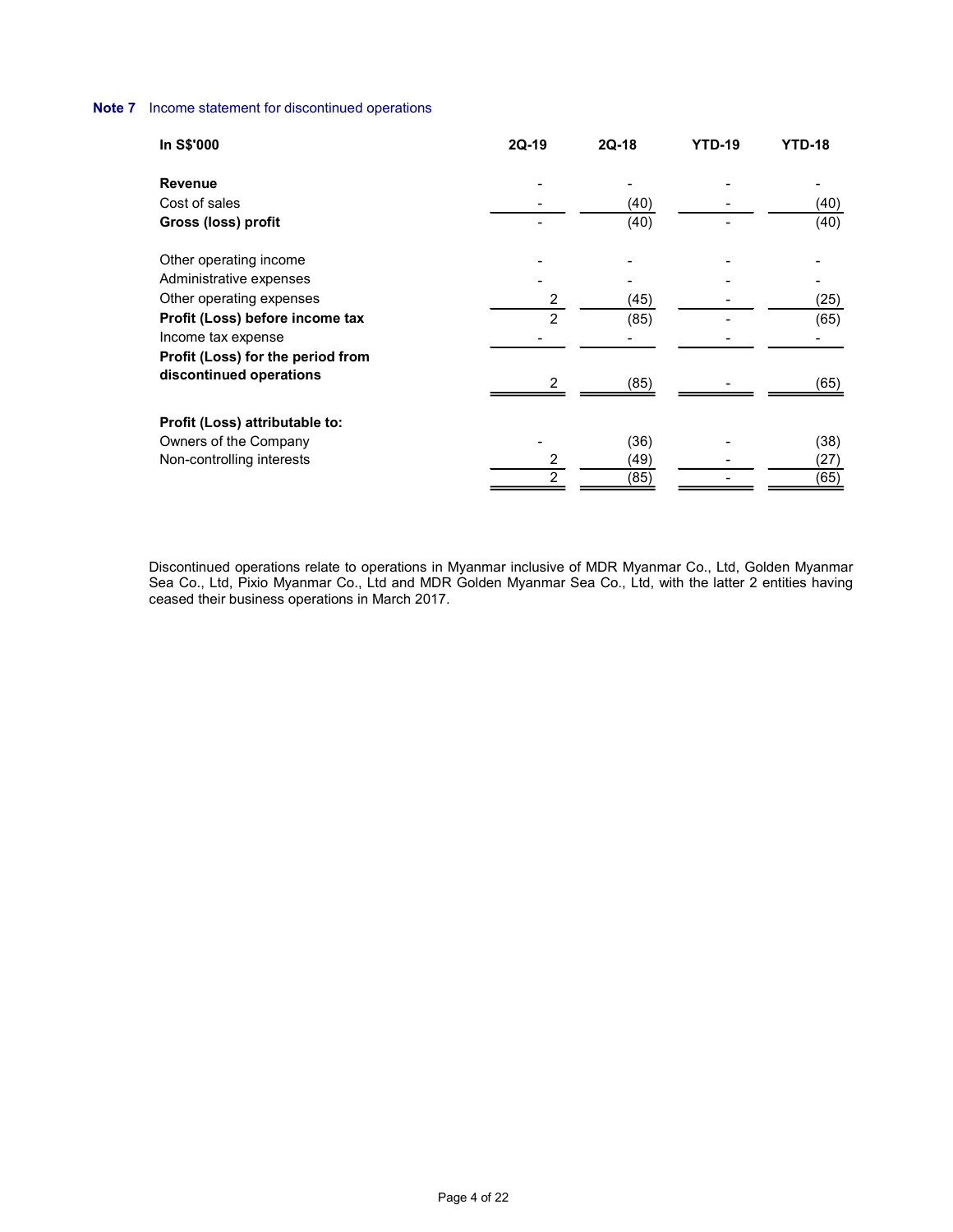# 1(b)(i) Statement of financial position (for the issuer and Group), together with a comparative statement as at the end of the immediately preceding financial year

|                                                    |                |            | Group     | Company   |           |
|----------------------------------------------------|----------------|------------|-----------|-----------|-----------|
| In S\$'000                                         | <b>Notes</b>   | 30-Jun -19 | 31-Dec-18 | 30-Jun-19 | 31-Dec-18 |
| <b>ASSETS</b>                                      |                |            |           |           |           |
| <b>Current assets</b>                              |                |            |           |           |           |
| Cash and bank balances                             |                | 9,937      | 8,447     | 1,031     | 1,082     |
| Trade receivables                                  | 1              | 19,259     | 23,768    | 1,474     | 1,522     |
| Other receivables and prepayments                  | $\overline{c}$ | 9,444      | 5,621     | 28,919    | 28,917    |
| Inventories                                        | 3              | 36,317     | 29,921    | 1,281     | 1,174     |
| <b>Total current assets</b>                        |                | 74,957     | 67,757    | 32,705    | 32,695    |
| <b>Non-current assets</b>                          |                |            |           |           |           |
| Investment in subsidiaries                         |                |            |           | 20,835    | 20,835    |
| Investment in an associate                         |                | 17         | 14        |           |           |
| Property, plant and equipment                      | 4              | 17,639     | 11,097    | 1,317     | 885       |
| Goodwill                                           |                | 2,798      | 2,798     |           |           |
| Investment in equity securities                    | 5              | 59,809     | 79,054    | 59,809    | 79,054    |
| Investment in debt securities                      | 6              | 49,193     |           | 49,193    |           |
| Cash pledged                                       |                |            | 49        |           |           |
| <b>Total non-current assets</b>                    |                | 129,456    | 93,012    | 131,154   | 100,774   |
| <b>Total assets</b>                                |                | 204,413    | 160,769   | 163,859   | 133,469   |
| <b>Current liabilities</b>                         |                |            |           |           |           |
| <b>Bank loans</b>                                  | 7              | 44,584     | 14,626    | 39,603    | 8,986     |
| Trade payables                                     | 8              | 17,536     | 10,779    | 1,383     | 1,515     |
| Other payables                                     | 9              | 4,305      | 5,450     | 993       | 1,372     |
| Lease liabilities                                  | 10             | 3,883      | 335       | 468       | 36        |
| Income tax payable                                 |                | 264        | 8         |           |           |
| <b>Total current liabilities</b>                   |                | 70,572     | 31,198    | 42,447    | 11,909    |
| <b>Non-current liabilities</b>                     |                |            |           |           |           |
| Lease liabilities                                  | 10             | 4,067      | 411       | 171       | 71        |
| Deferred tax liabilities                           |                | 358        | 364       |           |           |
| <b>Total non-current liabilities</b>               |                | 4,425      | 775       | 171       | 71        |
| Capital, reserves and<br>non-controlling interests |                |            |           |           |           |
| Share capital                                      |                | 126,327    | 220,312   | 126,327   | 220,312   |
| Treasury shares                                    |                | (3)        |           | (3)       |           |
| Capital reserve                                    |                | (325)      | (325)     | 22        | 22        |
| Investment revaluation reserve                     |                | (5,937)    | (5,868)   | (5,937)   | (5,868)   |
| Property revaluation reserve                       |                | 751        | 751       |           |           |
| Foreign currency translation reserve               |                | 6          | 39        |           |           |
| Retained earnings (Accumulated losses)             |                | 10,071     | (84, 609) | 832       | (92, 977) |
| Equity attributable to owners of the               |                |            |           |           |           |
| Company                                            |                | 130,890    | 130,300   | 121,241   | 121,489   |
| Non-controlling interests                          |                | (1, 474)   | (1, 504)  |           |           |
| <b>Total equity</b>                                |                | 129,416    | 128,796   | 121,241   | 121,489   |
| <b>Total liabilities and equity</b>                |                | 204,413    | 160,769   | 163,859   | 133,469   |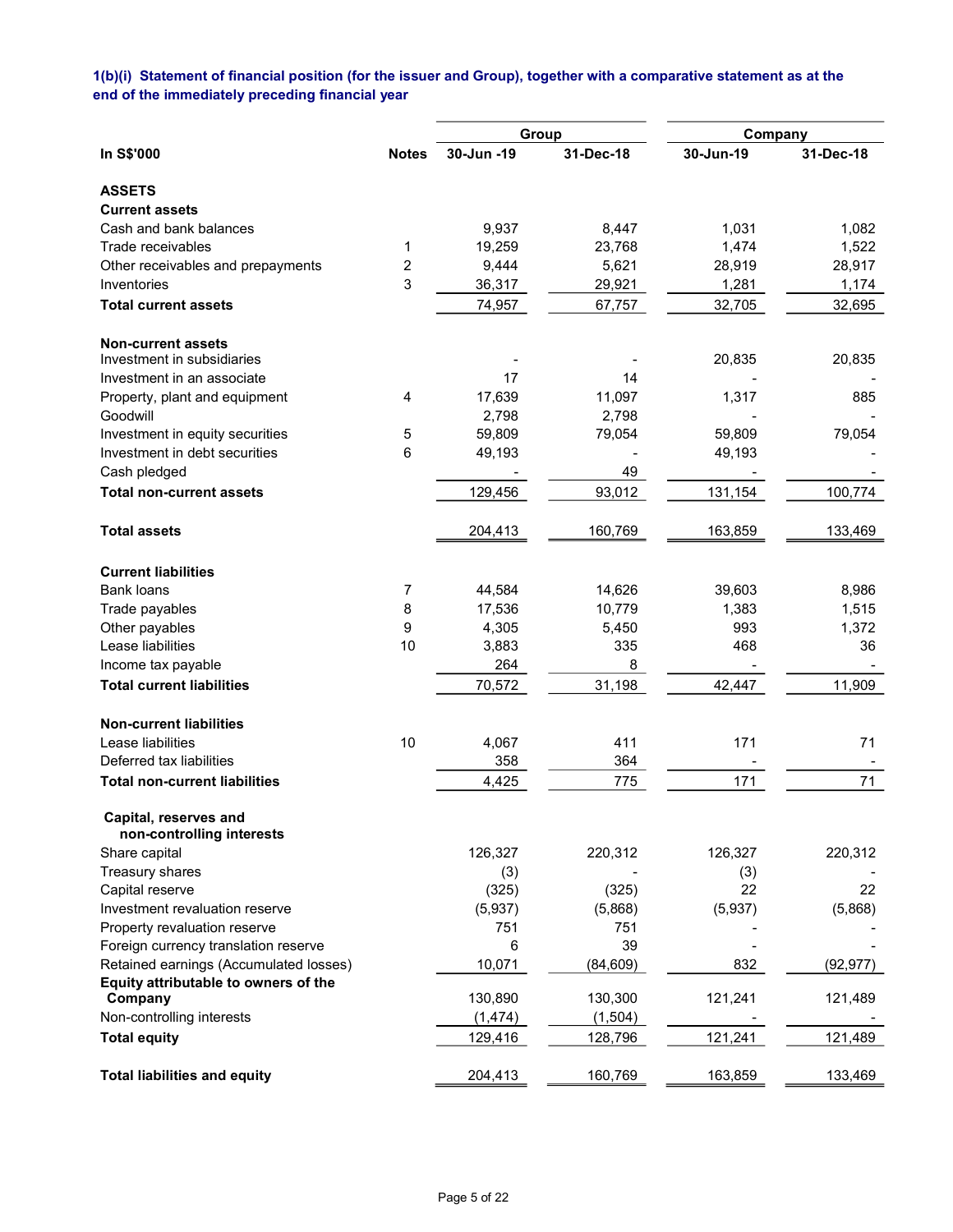# 1 Trade receivables

The Group's trade receivables turnover as at 30 June 2019 is 28 days (31 December 2018: 31 days).

# 2 Other receivables and prepayments

The Group's other receivables and prepayments mainly consist of the following:

| S\$'000           | 30-Jun-19 | 31-Dec-18 |
|-------------------|-----------|-----------|
| Rental deposits   | 1.141     | 1.105     |
| Other receivables | 6.827     | 3.509     |
| Prepayments       | 173       | 319       |

 Other receivables of \$6.8 million as at 30 June 2019 comprised mainly of \$2.9 million to be received from principals in relation to sell through, advertising and promotion support and \$2.5 million loan to a third party.

#### 3 Inventories

The Group's inventory turnover for the quarter ended 30 June 2019 is 50 days (31 December 2018: 37 days).

 The higher inventory turnover days mainly resulted from the higher volume of handsets purchased for an incentive program.

#### 4 Property, plant and equipment

| <b>S\$'000</b>                | 30-Jun-19 | 31-Dec-18 |
|-------------------------------|-----------|-----------|
| Property, plant and equipment | 10.716    | 11.097    |
| Right-of-use assets           | 6.923     |           |
|                               | 17.639    | 11.097    |

 Property, plant and equipment increased by \$6.5 million mainly due to the recognition of right-of-use assets of \$6.9 million on the adoption of SFRS (I) 16 Leases as disclosed in Section 5, on 1 January 2019.

 The right-of-use assets as at 30 June 2019 were mainly related to leases of its office premises, retail outlets and service centres. Accordingly, lease liabilities of \$7.4 million was recorded as at 30 June 2019.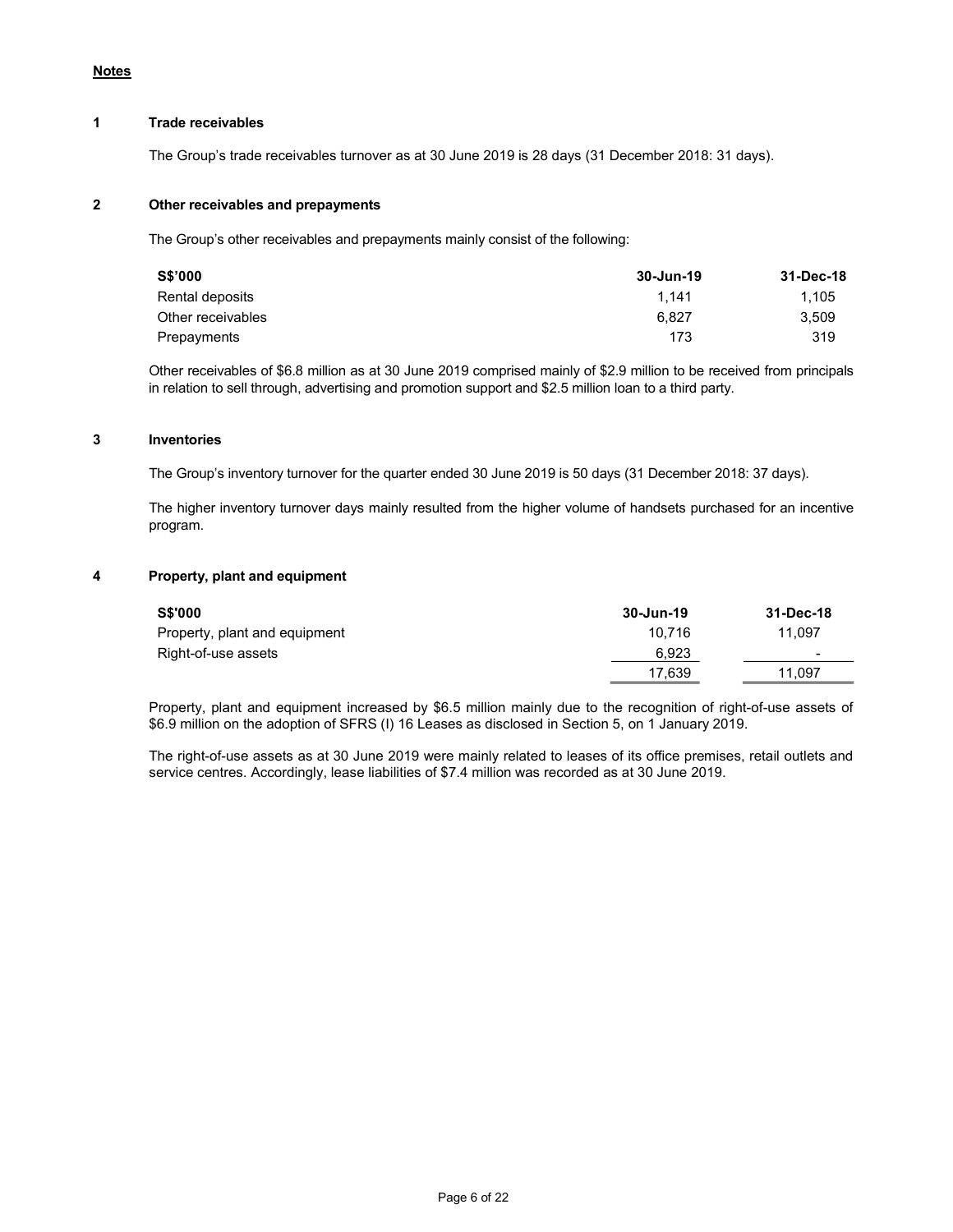# 5 Investment in equity securities

Investment in equity securities pertain to the investment in marketable securities during the period.

In 2Q-19, the Group has invested \$0.6 million in equity securities and there was no disposal made in the quarter. In YTD-19, total investment in equity securities amounted to \$0.6 million while the Group disposed \$19.7 million of equity securities. As at 30 June 2019, the Group invested in investment securities of companies which are broadly categorised within the following business sectors:

| <b>Business Sectors</b> | %      |
|-------------------------|--------|
| Real estate             | 40.5%  |
| Infrastructure          | 34.8%  |
| Sports                  | 12.0%  |
| Leisure and hospitality | 7.3%   |
| Transportation          | 2.5%   |
| Agriculture             | 1.5%   |
| Commodities             | 1.4%   |
| <b>TOTAL</b>            | 100.0% |

Below is the key information of the investment securities as at 30 June 2019:

| <b>By Market Concentration</b>                                                | $\frac{0}{0}$  |
|-------------------------------------------------------------------------------|----------------|
| \$1 billion and above                                                         | 84.9%          |
| \$500 million to \$1 billion                                                  | 13.6%          |
| \$200 million to \$500 million                                                | 1.5%           |
| \$200 million and below                                                       | 0.0%           |
| <b>TOTAL</b>                                                                  | 100.0%         |
|                                                                               |                |
| By Geographical (based on market value)                                       | %              |
| <b>SGX</b>                                                                    | 96.1%          |
| <b>HKEX</b>                                                                   | 3.9%           |
| <b>TOTAL</b>                                                                  | 100.0%         |
|                                                                               |                |
| By Currencies (based on market value)                                         | %              |
| SGD                                                                           | 61.3%          |
| <b>USD</b>                                                                    | 34.8%          |
| <b>HKD</b>                                                                    | 3.9%           |
| <b>TOTAL</b>                                                                  | 100.0%         |
|                                                                               |                |
| Weighted portfolio Information (based on simple weighted average calculation) |                |
| <b>Market Capitalisation</b>                                                  | \$2.07 billion |
| Dividend Yield                                                                | 6.60%          |
| 5-year Beta                                                                   | 0.736          |
| P/B                                                                           | 0.63x          |
| EV/EBITDA                                                                     | 19.32x         |
| Debt/EBITDA                                                                   | 10.96x         |
| (Data derived from SGX "Stock Screener" or Yahoo Finance as at 30 June 2019)  |                |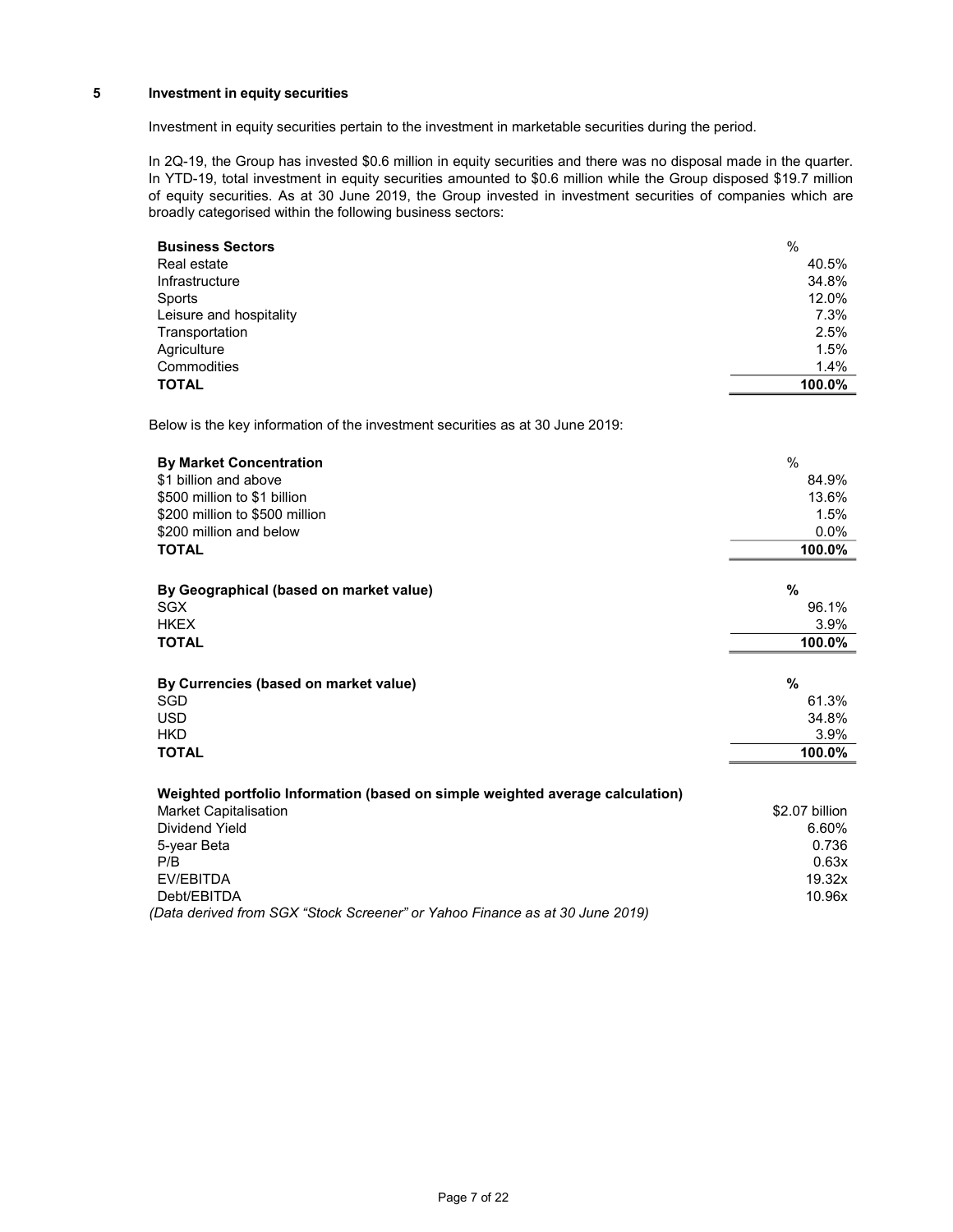# 6 Investment in debt securities

In 2Q-19 and YTD-19, the Group has invested \$25.6 million and \$49.2 million in debt securities respectively. As at 30 June 2019, the Group invested in bonds and the issuers of the debt securities are of companies broadly categorised within the following business sectors:

| <b>Business Sectors</b>                                                       | $\frac{0}{0}$ |
|-------------------------------------------------------------------------------|---------------|
| Real estate                                                                   | 80.4%         |
| Consumer products                                                             | 16.7%         |
| Agriculture                                                                   | 2.9%          |
| <b>TOTAL</b>                                                                  | 100.0%        |
| Below is the key information of the bonds as at 30 June 2019:                 |               |
| By Geographical (based on purchase consideration)                             | $\%$          |
| <b>SGX</b>                                                                    | 59.0%         |
| <b>HKEX</b>                                                                   | 41.0%         |
| <b>TOTAL</b>                                                                  | 100.0%        |
| By Currencies (based on purchase consideration)                               | $\%$          |
| <b>USD</b>                                                                    | 93.5%         |
| SGD                                                                           | 6.5%          |
| <b>TOTAL</b>                                                                  | 100.0%        |
| By Credit Rating (based on purchase consideration)                            | %             |
| <b>BBB</b>                                                                    | 5.5%          |
| BB+                                                                           | 27.0%         |
| <b>BB</b>                                                                     | 16.7%         |
| BB-                                                                           | 34.2%         |
| $B+$                                                                          | 16.6%         |
| <b>TOTAL</b>                                                                  | 100.0%        |
| (Data extracted from S&P Global Ratings)                                      |               |
| Weighted portfolio Information (based on simple weighted average calculation) |               |
| <b>Yield to Maturity</b>                                                      | 5.7%          |
| Duration                                                                      | 1.32 years    |
|                                                                               |               |

# 7 Bank loans

 Bank loans comprised mainly of bank loans of \$4.0 million secured for the financing of property in Malaysia for DPAS operations and term loans of \$39.6 million for the investment in debt securities.

### 8 Trade payables

The Group's trade payables turnover as at 30 June 2019 is 21 days (31 December 2018: 17 days).

Higher trade payables turnover days mainly pertained to higher payables for inventories purchased.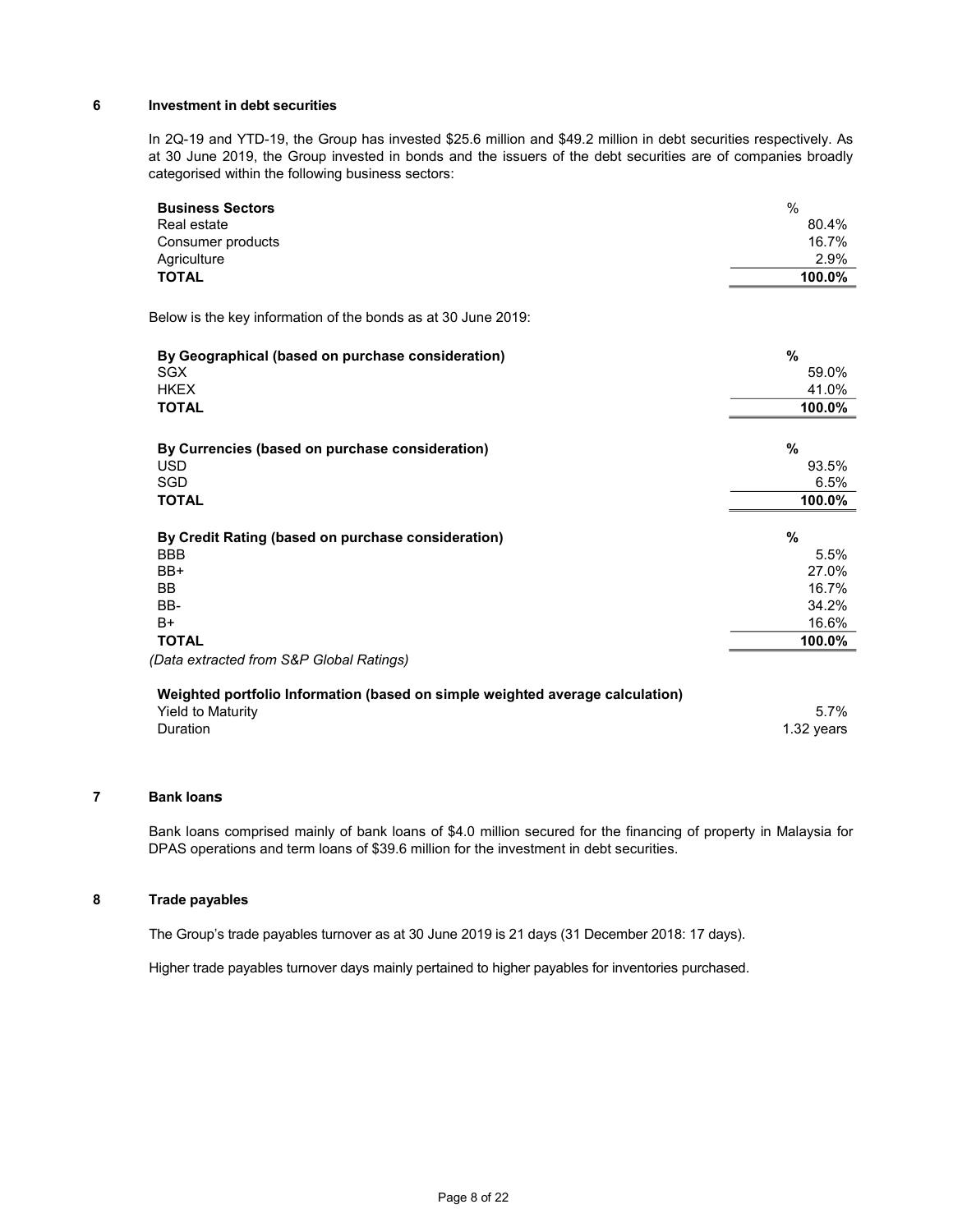## 9 Other payables

The Group's other payables mainly consist of the following:

| <b>S\$'000</b>                                                | 30-Jun-19 | 31-Dec-18 |
|---------------------------------------------------------------|-----------|-----------|
| Advertising, promotion and sell through funds from principals | 796       | 1.372     |
| Accrued staff costs                                           | 801       | 1.390     |
| Other accrued operating expenses                              | 639       | 874       |

#### 10 Lease liabilities

The significant increase in lease liabilities in the period mainly pertained to the adoption of SFRS (I) 16 Leases as disclosed in Section 5, on 1 January 2019.

## 11 Working capital

The Company's investment portfolio of \$109.0 million is classified under non-current assets. These investments are not for trading but held for the long term to generate investment returns/income (interest, dividends and capital gains). As at 30 June 2019, the Company recorded a negative working capital of \$9.7 million. This was mainly attributable to the bank loans utilized towards financing investments in securities. The Company is of the view that it is able to repay the aforesaid loans as and when they fall due.

### 1(b)(ii) Aggregate amount of Group's borrowings and debt securities

#### Amount repayable in one year or less, or on demand

|                     | As at 30-Jun-19       | As at 31-Dec-18     |                       |  |  |  |
|---------------------|-----------------------|---------------------|-----------------------|--|--|--|
| Secured<br>(\$'000) | Unsecured<br>(\$'000) | Secured<br>(\$'000) | Unsecured<br>(\$'000) |  |  |  |
| 44.906              | 3.561                 | 14.961              | -                     |  |  |  |

#### Amount repayable after one year

|                     | As at 30-Jun-19       | As at 31-Dec-18     |                       |  |  |
|---------------------|-----------------------|---------------------|-----------------------|--|--|
| Secured<br>(\$'000' | Unsecured<br>(\$'000) | Secured<br>(\$'000' | Unsecured<br>(\$'000' |  |  |
| 247                 | 3.820                 | 411                 | -                     |  |  |

## Details of collateral

The secured borrowings comprise mainly of outstanding finance lease of \$0.6 million on certain motor vehicles and machinery, bank loan of \$4.0 million secured against an open legal mortgage over a commercial property in Malaysia and term loan of \$39.6 million secured against the equity and debt securities.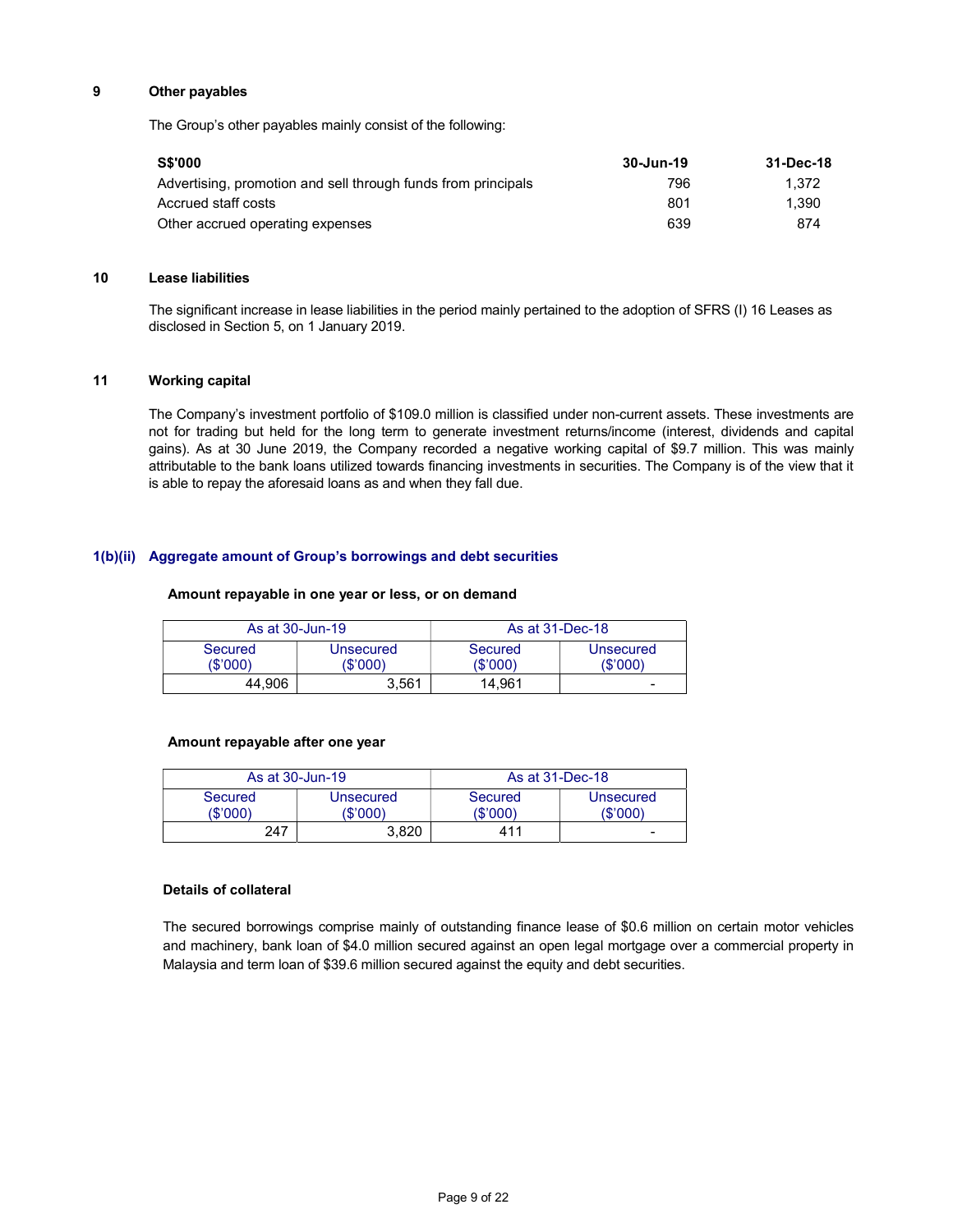| A statement of cash flows (for the Group), together with a comparative statement for the corresponding<br>period of the immediately preceding financial year |                    |                          |                      |                |
|--------------------------------------------------------------------------------------------------------------------------------------------------------------|--------------------|--------------------------|----------------------|----------------|
|                                                                                                                                                              |                    |                          |                      |                |
|                                                                                                                                                              |                    |                          |                      |                |
|                                                                                                                                                              |                    |                          |                      |                |
|                                                                                                                                                              |                    |                          |                      |                |
|                                                                                                                                                              |                    |                          |                      |                |
|                                                                                                                                                              |                    |                          |                      |                |
|                                                                                                                                                              |                    |                          |                      |                |
|                                                                                                                                                              |                    |                          |                      |                |
|                                                                                                                                                              |                    |                          |                      |                |
| In S\$'000                                                                                                                                                   | 2Q-19              | $2Q-18$                  | <b>YTD-19</b>        | <b>YTD-18</b>  |
| <b>Operating activities</b><br>Profit before income tax from continuing operations                                                                           | 1,801              | 724                      | 3,550                | 1,567          |
|                                                                                                                                                              |                    |                          |                      |                |
| Profit (Loss) before income tax from discontinued<br>operations                                                                                              |                    |                          |                      |                |
|                                                                                                                                                              | $\overline{c}$     | (85)                     |                      | (65)           |
|                                                                                                                                                              | 1,803              | 639                      | 3,550                | 1,502          |
| Adjustments for:                                                                                                                                             |                    |                          |                      |                |
| Depreciation expenses                                                                                                                                        | 1,459              | 435                      | 2,911                | 834            |
| Interest expenses                                                                                                                                            | 402                | 95                       | 622                  | 178            |
| Interest income from fixed deposits                                                                                                                          | (1)                | (25)                     | (18)                 | (38)           |
| Interest income from loan to a third party                                                                                                                   | (94)               | 5                        | (157)                | (319)          |
| Interest income from investment in debt securities<br>Dividend income                                                                                        | (672)              | $\sim$                   | (706)                | $\sim$         |
| (Gain) Loss on disposal of plant and equipment                                                                                                               | (1,503)<br>(19)    | (325)<br>4               | (2,618)<br>(26)      | (414)<br>5     |
| Plant and equipment written off                                                                                                                              | -1                 | 17                       | 2                    | 34             |
| Allowance for inventories                                                                                                                                    | 95                 | 89                       | 188                  | 244            |
| (Reversal of) Loss allowance for trade receivables                                                                                                           | (25)               | 9                        | (26)                 | 12             |
| Share of profit of an associate                                                                                                                              | (2)                | (2)                      | (3)                  | (5)            |
| Net foreign exchange loss (gain)                                                                                                                             | 182                | (8)                      | 68                   | 53             |
| Operating cash flows before movements<br>in working capital                                                                                                  | 1,626              | 933                      | 3,787                | 2,086          |
| Trade receivables                                                                                                                                            | 4,709              | 618                      | 4,535                | 1,674          |
| Other receivables and prepayments                                                                                                                            | 1,255              | (991)                    | (909)                | (974)          |
| Inventories                                                                                                                                                  | (5,878)            | (899)                    | (6, 584)             | (6, 165)       |
| Trade payables                                                                                                                                               | (179)              | (2,683)                  | 6,757                | 3,473          |
| Other payables                                                                                                                                               | (1, 233)           | (240)                    | (1, 143)             | (654)          |
| Cash generatd from (used in) operations                                                                                                                      | 300                | (3,262)                  | 6,443                | (560)          |
| Income tax refund (paid)<br>Interest received                                                                                                                | 233<br>-1          | (63)<br>25               | 182<br>18            | (120)<br>38    |
| Net cash from (used in) operating activities                                                                                                                 | 534                | (3,300)                  | 6,643                | (642)          |
|                                                                                                                                                              |                    |                          |                      |                |
| Investing activities                                                                                                                                         |                    |                          |                      |                |
| Proceeds from disposal of plant and equipment                                                                                                                | 14                 | (2)                      | 16                   |                |
| Purchase of plant and equipment (Note A)                                                                                                                     | (220)              | (930)                    | (515)                | (1, 117)       |
| Proceeds from disposal of investment securities                                                                                                              |                    |                          | 19,377               |                |
| Purchase of investment securities<br>Purchase of debt securities                                                                                             | (567)              | (7, 361)                 | (567)                | (7, 361)       |
| Loan to a third party                                                                                                                                        | (28, 452)          |                          | (49, 171)<br>(2,500) | $\sim$         |
| Repayment of loan to a third party                                                                                                                           |                    | $\overline{\phantom{a}}$ |                      | 3,600          |
| Interest received from loan to a third party                                                                                                                 | 63                 | 324                      | 157                  | 551            |
| Interest received from debt securities                                                                                                                       | 110                | $\sim$                   | 110                  |                |
| Dividend income from investment securities                                                                                                                   | 1,503              | 325                      | 2,618                | 414            |
| Net cash used in investing activities                                                                                                                        | (27, 549)          | (7,644)                  | (30, 475)            | (3,913)        |
|                                                                                                                                                              |                    |                          |                      |                |
| <b>Financing activities</b><br>Proceeds from issuance of ordinary shares, net                                                                                | 196                | 30,847                   | 235                  | 30,847         |
| Purchase of treasury shares                                                                                                                                  |                    |                          | (3)                  |                |
| Interest paid                                                                                                                                                | (402)              | (95)                     | (612)                | (178)          |
| Repayment of lease liablilities                                                                                                                              | (1, 125)           | (136)                    | (2, 232)             | (237)          |
| Uplift of cash pledged                                                                                                                                       | 49                 |                          | 49                   |                |
| Dividends paid to shareholders                                                                                                                               | (2,004)            | (1,000)                  | (2,004)              | (1,000)        |
| Repayment of bank borrowings<br>Proceeds from bank borrowings                                                                                                | (38,006)<br>60,731 | (192)<br>4,802           | (50, 217)<br>80,105  | (333)<br>4,802 |
| Net cash from financing activities                                                                                                                           | 19,439             | 34,226                   | 25,321               | 33,901         |
|                                                                                                                                                              |                    |                          |                      |                |
| Net (decrease) increase in cash and cash equivalents                                                                                                         | (7,576)            | 23,282                   | 1,489                | 29,346         |
| Cash and cash equivalents at beginning of period                                                                                                             | 17,501             | 17,643                   | 8,447                | 11,579         |
| Effects of exchange rate changes on the balance of cash                                                                                                      |                    |                          |                      |                |
| held in foregin currencies<br>Cash and cash equivalents at end of period (Note B)                                                                            | 12<br>9,937        |                          | -1                   |                |
|                                                                                                                                                              |                    | 40,925                   | 9,937                | 40,925         |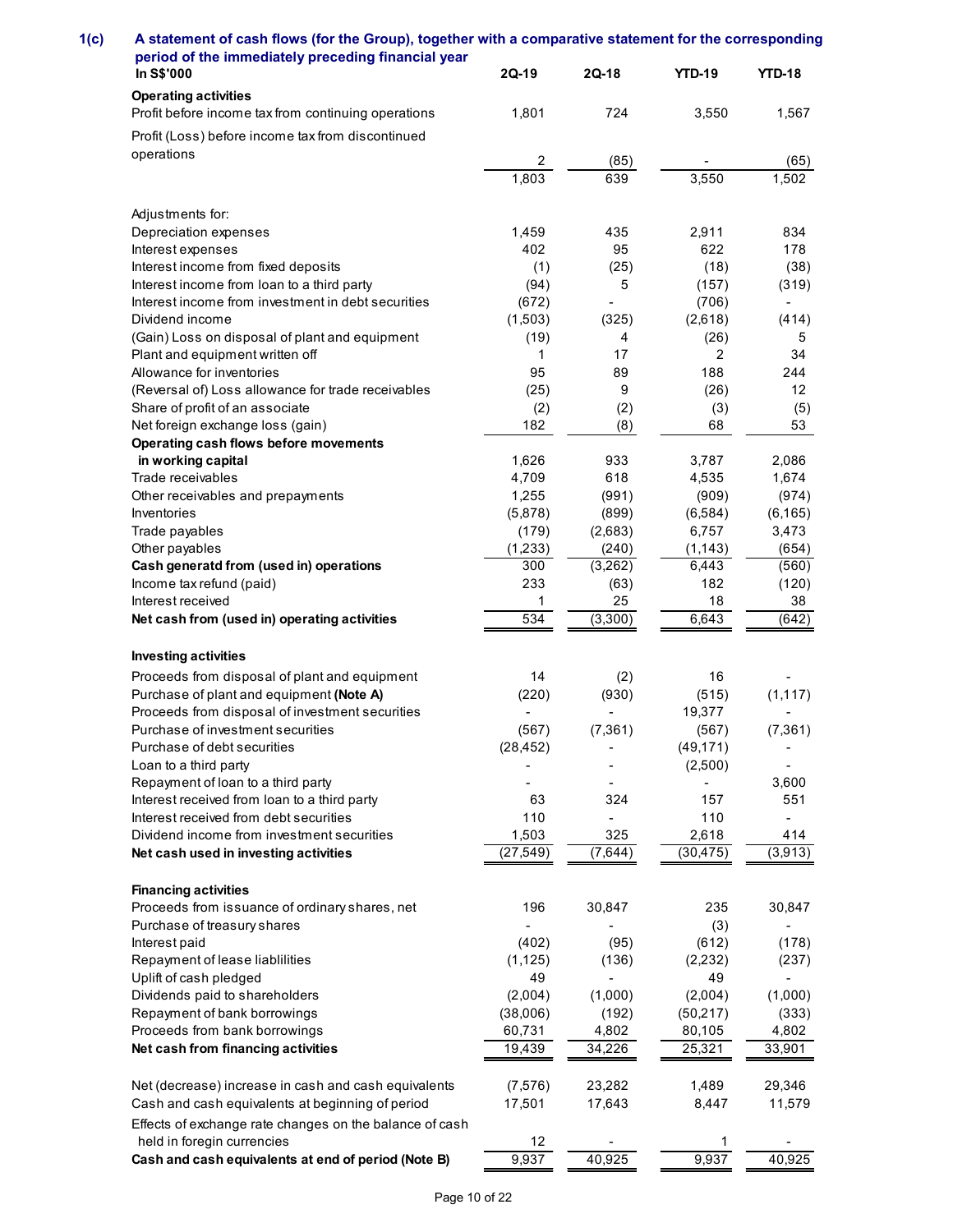### Note

# A. Purchase of property, plant and equipment:

In YTD-19, the Group acquired plant and equipment with an aggregate cost of \$521,000 (YTD-18: \$ 1,117,000) of which \$6,000 (YTD-18: \$Nil) was acquired under finance lease arrangements.

# B. Cash and cash equivalent at end of period comprise of:

| In S\$'000                | $2Q-19$ | $2Q-18$ |
|---------------------------|---------|---------|
| Cash                      | 9.937   | 42,366  |
| Less: Cash pledged        | -       | (1.441) |
| Cash and cash equivalents | 9,937   | 40,925  |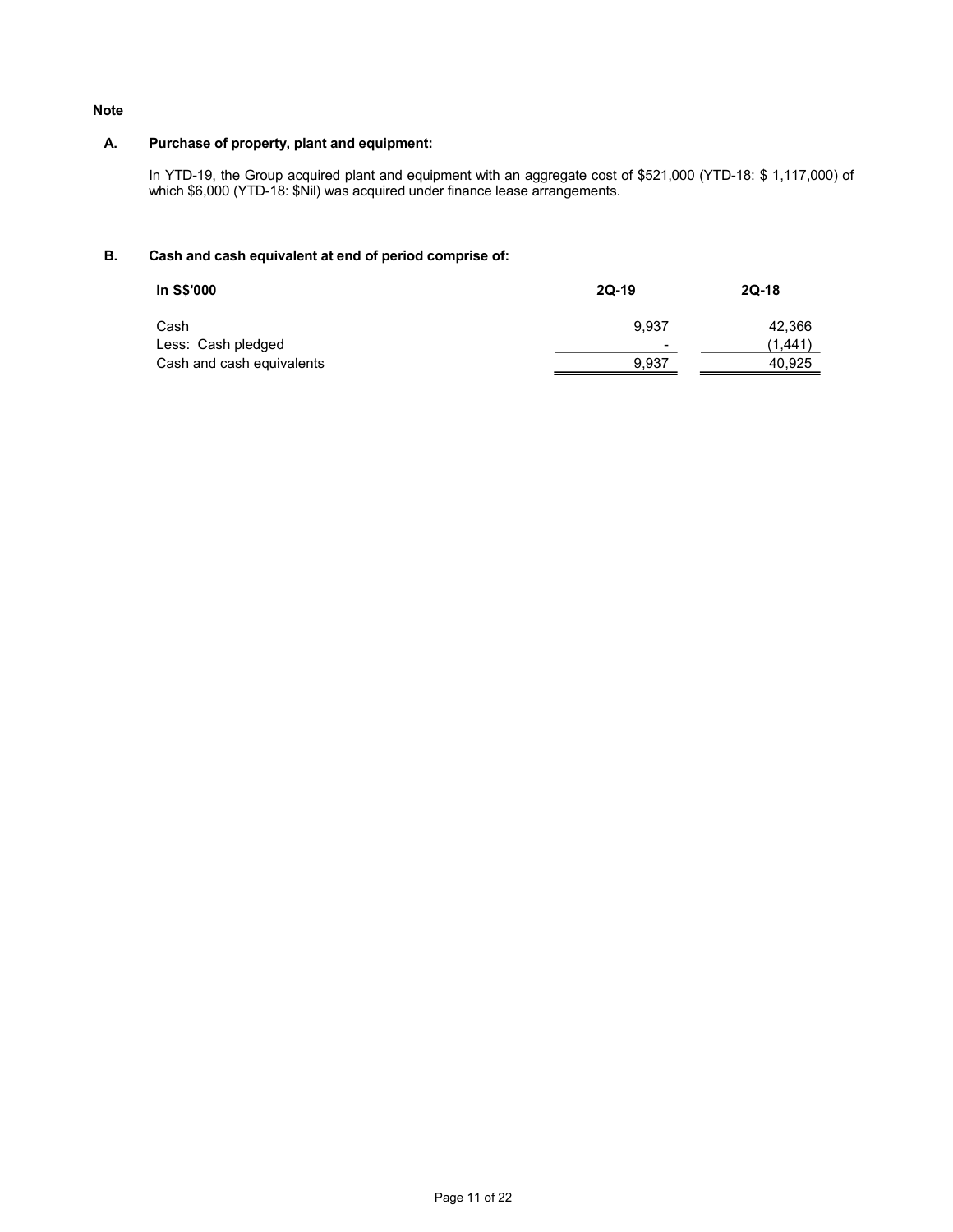| issues and distributions to shareholders, together with a comparative statement for the corresponding period of the immediately preceding financial year |                     |          |                          |                           |                          |                  |                          |                                    | A statement (for the issuer and Group) showing either (i) all changes in equity or (ii) changes in equity other than those arising from capitalisation |                          |                          |
|----------------------------------------------------------------------------------------------------------------------------------------------------------|---------------------|----------|--------------------------|---------------------------|--------------------------|------------------|--------------------------|------------------------------------|--------------------------------------------------------------------------------------------------------------------------------------------------------|--------------------------|--------------------------|
|                                                                                                                                                          | Share               | Treasury | Capital                  | Investment<br>revaluation | Property<br>revaluation  | Share<br>options | Currency<br>translation  | (Accumulated<br>losses)            | <b>Attributable</b><br>to equity holders Non-controlling                                                                                               |                          |                          |
| In S\$'000<br>Group                                                                                                                                      | capital             | shares   | reserve                  | reserve                   | reserve                  | reserve          | reserve                  | <b>Retained earnings</b>           | of the Company                                                                                                                                         | interests                | Total                    |
| Balance as at 31 December 2018<br>Effects of adopting SFRS (I) 16*                                                                                       | 220,312             |          | (325)                    | (5,868)                   | 751                      |                  | 39<br>39                 | (84, 609)<br>(404)                 | 130,300<br>(404)                                                                                                                                       | (1,504)                  | 128,796<br>(404)         |
| Balance as at 1 January 2019                                                                                                                             | 220,312             |          | (325)                    | (5,868)                   | 751                      |                  |                          | (85,013)                           | 129,896                                                                                                                                                | (1,504)                  | 128,392                  |
| Total comprehensive income (loss) for the period<br>Profit for the period<br>Loss on disposal of investment securities transferred                       |                     |          |                          |                           |                          |                  |                          | 1,548                              | 1,548                                                                                                                                                  | 18                       | 1,566                    |
| between reserves                                                                                                                                         |                     |          |                          | 366                       |                          |                  | $\overline{\phantom{a}}$ | (366)                              | $\sim$                                                                                                                                                 | $\overline{\phantom{a}}$ | $\overline{\phantom{a}}$ |
| Other comprehensive income for the period<br>Total                                                                                                       |                     |          |                          | 2,947<br>3,313            |                          |                  | 82<br>82                 | 1,182                              | 3,029<br>4,577                                                                                                                                         | 19                       | 3,030<br>4,596           |
| Transactions with owners, recognised directly in equity<br>Issue of shares pursuant to rights cum warrants issue                                         | 39                  | $\sim$   |                          | $\overline{\phantom{a}}$  |                          |                  |                          | $\overline{\phantom{a}}$           | 39                                                                                                                                                     |                          | 39                       |
| Purchase of treasury shares                                                                                                                              | $\sim$              | (3)      |                          |                           |                          |                  |                          |                                    | (3)                                                                                                                                                    |                          | (3)                      |
| Total                                                                                                                                                    | 39                  | (3)      |                          |                           |                          |                  |                          |                                    | 36                                                                                                                                                     |                          | 36                       |
| Balance as at 31 March 2019                                                                                                                              | 220,351             | (3)      | (325)                    | (2, 555)                  | 751                      |                  | 121                      | (83, 831)                          | 134,509                                                                                                                                                | (1,485)                  | 133,024                  |
| Total comprehensive income (loss) for the period<br>Profit for the period                                                                                | $\sim$              | $\sim$   | $\sim$                   | $\sim$                    | $\overline{\phantom{a}}$ |                  | $\sim$                   | 1,686                              | 1,686                                                                                                                                                  | 12                       | 1,698                    |
| Other comprehensive loss for the period                                                                                                                  |                     |          | $\overline{\phantom{a}}$ | (3, 382)                  |                          |                  | (115)                    | $\sim$                             | (3, 497)                                                                                                                                               | (1)                      | (3, 498)                 |
| Total                                                                                                                                                    |                     |          |                          | (3, 382)                  |                          |                  | (115)                    | 1,686                              | (1, 811)                                                                                                                                               | 11                       | (1,800)                  |
| Transactions with owners, recognised directly in equity<br>Issue of shares pursuant to rights cum warrants issue                                         | 196                 |          |                          |                           |                          |                  |                          | $\overline{\phantom{a}}$           | 196                                                                                                                                                    |                          | 196                      |
| Expense in relation to issuance of right shares<br>Capital reduction+                                                                                    | $\sim$<br>(94, 220) |          |                          |                           |                          |                  |                          | $\overline{\phantom{a}}$<br>94,220 | $\sim$                                                                                                                                                 | $\overline{\phantom{a}}$ | $\sim$<br>$\sim$         |
| Dividends                                                                                                                                                | $\sim$<br>(94, 024) |          |                          |                           |                          |                  |                          | (2,004)<br>92,216                  | (2,004)<br>(1,808)                                                                                                                                     | $\overline{\phantom{a}}$ | (2,004)<br>(1,808)       |
|                                                                                                                                                          |                     |          |                          |                           | 751                      |                  | 6                        | 10,071                             | 130,890                                                                                                                                                |                          |                          |
| Total<br>Balance as at 30 June 2019                                                                                                                      | 126,327             | (3)      | (325)                    | (5, 937)                  |                          | $\sim$           |                          |                                    |                                                                                                                                                        | (1,474)                  | 129,416                  |

\* The Group has adopted SFRS (I) 16 on 1 January 2019 and adjusted the opening retained earnings by the cumulative effect of initially applying the standards. Please refer to Section 5 for further details.

⁺ Upon completion of the capital reduction on 14 June 2019, the share capital of the Company was reduced by the cancellation of the share capital to the extent of the accumulated losses of the Company up to 31 December 2017 of \$94,219,774.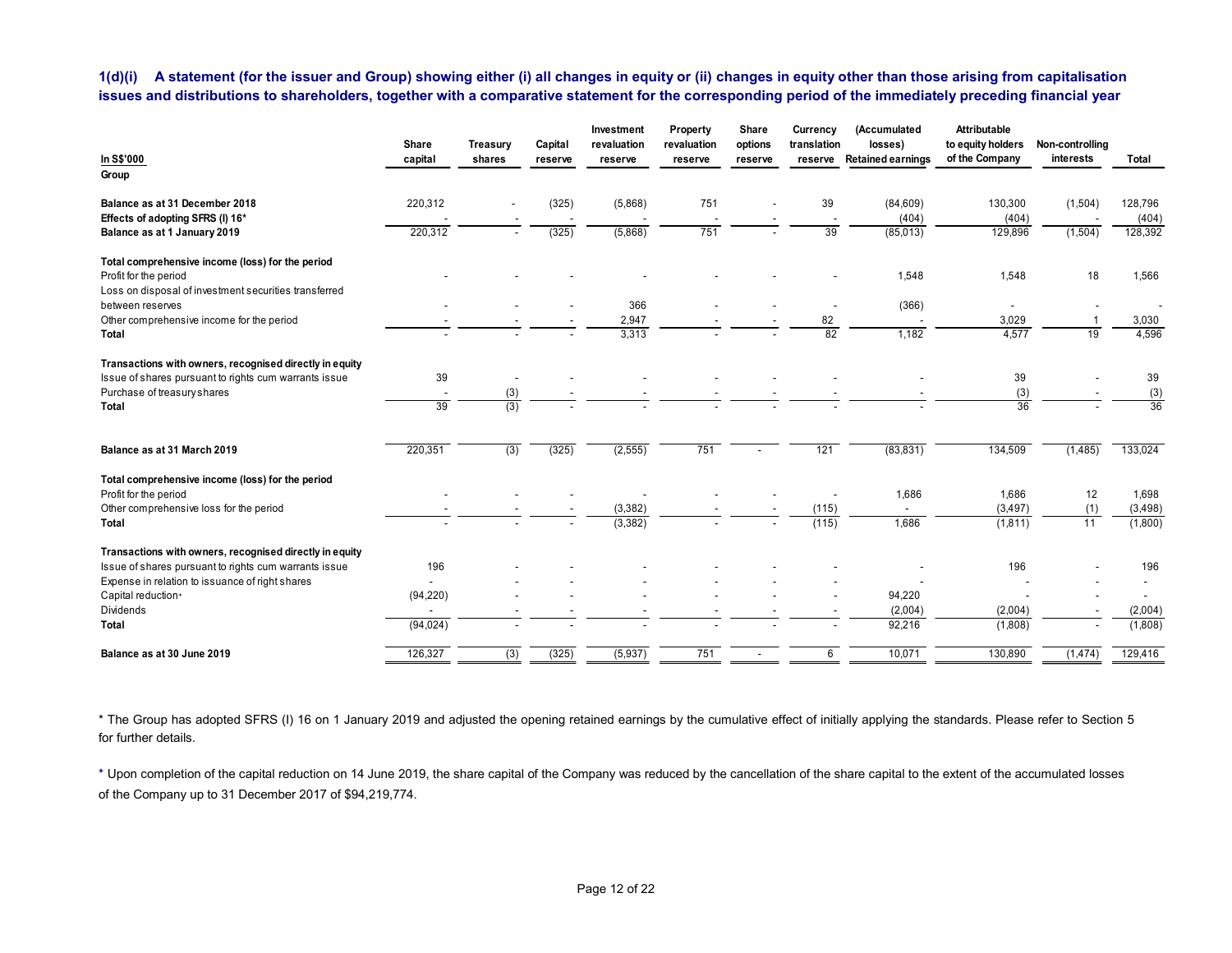|                                                                           |                          |                                                      |                                                      | Investment                           | Property                        | Share                             | Currency     | (Accumulated             | Attributable                                        |                                                      |                   |
|---------------------------------------------------------------------------|--------------------------|------------------------------------------------------|------------------------------------------------------|--------------------------------------|---------------------------------|-----------------------------------|--------------|--------------------------|-----------------------------------------------------|------------------------------------------------------|-------------------|
| In S\$'000                                                                | Share                    | Treasury                                             | Capital                                              | revaluation                          | revaluation                     | options                           | translation  | losses)                  | to equity holders Non-controlling<br>of the Company |                                                      |                   |
| Group                                                                     | capital                  | shares                                               | reserve                                              | reserve                              | reserve                         | reserve                           | reserve      | <b>Retained earnings</b> |                                                     | interests                                            | Total             |
|                                                                           |                          |                                                      |                                                      |                                      |                                 |                                   |              |                          |                                                     |                                                      |                   |
| Balance as at 31 December 2017<br>Adoption of the SFRS (I)                | 153,652                  | $\overline{\phantom{a}}$<br>$\overline{\phantom{a}}$ | (859)<br>$\overline{\phantom{a}}$                    | (1, 850)<br>$\overline{\phantom{a}}$ | 751<br>$\overline{\phantom{a}}$ | 145<br>$\sim$                     | (738)<br>825 | (85, 465)<br>(825)       | 65,636                                              | (1,518)                                              | 64,118<br>$\sim$  |
|                                                                           | 153,652                  | $\overline{\phantom{a}}$                             | (859)                                                | (1,850)                              | 751                             | 145                               | 87           | (86, 290)                | 65,636                                              | (1,518)                                              | 64,118            |
| Balance as at 1 January 2018                                              |                          |                                                      |                                                      |                                      |                                 |                                   |              |                          |                                                     |                                                      |                   |
|                                                                           |                          |                                                      |                                                      |                                      |                                 |                                   |              |                          |                                                     |                                                      |                   |
| Total comprehensive income (loss) for the period<br>Profit for the period |                          |                                                      | $\overline{\phantom{a}}$                             | $\overline{\phantom{a}}$             | $\overline{\phantom{a}}$        |                                   | $\sim$       | 756                      | 756                                                 | 28                                                   | 784               |
| Other comprehensive (loss) income for the period                          |                          | $\overline{\phantom{a}}$                             | $\overline{\phantom{a}}$                             | (1, 543)                             | $\overline{\phantom{a}}$        |                                   | 122          | $\sim$                   | (1,421)                                             | (1)                                                  | (1, 422)          |
| Total                                                                     | $\overline{\phantom{a}}$ | $\overline{\phantom{a}}$                             |                                                      | (1,543)                              |                                 |                                   | 122          | 756                      | (665)                                               | 27                                                   | (638)             |
| Balance as at 31 March 2018                                               | 153,652                  | $\sim$                                               | (859)                                                | (3, 393)                             | 751                             | 145                               | 209          | (85, 534)                | 64,971                                              | (1,491)                                              | 63,480            |
|                                                                           |                          |                                                      |                                                      |                                      |                                 |                                   |              |                          |                                                     |                                                      |                   |
| Total comprehensive income for the period<br>Profit (loss) for the period |                          |                                                      | $\overline{\phantom{a}}$                             | $\overline{\phantom{a}}$             |                                 |                                   | $\sim$       | 576                      | 576                                                 | (43)                                                 | 533               |
| Other comprehensive (loss) income for the period                          |                          |                                                      |                                                      | (1, 393)                             |                                 |                                   | (20)         | . .                      | (1, 413)                                            | - 9                                                  | (1, 404)          |
| Total                                                                     |                          | $\overline{\phantom{a}}$                             | $\sim$                                               | (1, 393)                             |                                 |                                   | (20)         | 576                      | (837)                                               | (34)                                                 | (871)             |
| Transactions with owners, recognised directly in equity                   |                          |                                                      |                                                      |                                      |                                 |                                   |              |                          |                                                     |                                                      |                   |
| Issue of shares pursuant to rights cum warrants issue                     | 31,166                   |                                                      |                                                      |                                      |                                 |                                   |              | $\overline{\phantom{a}}$ | 31,166                                              |                                                      | 31,166            |
| Expense in relation to issuance of right shares                           | (319)                    |                                                      |                                                      |                                      |                                 |                                   |              | $\sim$                   | (319)                                               | Ξ.                                                   | (319)             |
| Dividends<br>Transfer between reserves upon expiry of share options       | $\sim$<br>$\sim$         | $\overline{\phantom{a}}$                             | $\overline{\phantom{a}}$<br>$\overline{\phantom{a}}$ | $\overline{\phantom{a}}$             | $\overline{\phantom{a}}$        | $\overline{\phantom{a}}$<br>(145) |              | (1,000)<br>145           | (1,000)<br>$\overline{\phantom{a}}$                 | $\overline{\phantom{a}}$<br>$\overline{\phantom{a}}$ | (1,000)<br>$\sim$ |
| Total                                                                     | 30,847                   |                                                      |                                                      |                                      |                                 | (145)                             |              | (855)                    | 29,847                                              | $\sim$                                               | 29,847            |
| Balance as at 30 June 2018                                                | 184,499                  | $\sim$                                               | (859)                                                | (4,786)                              | 751                             | $\sim$                            | 189          | (85, 813)                | 93,981                                              | (1,525)                                              | 92,456            |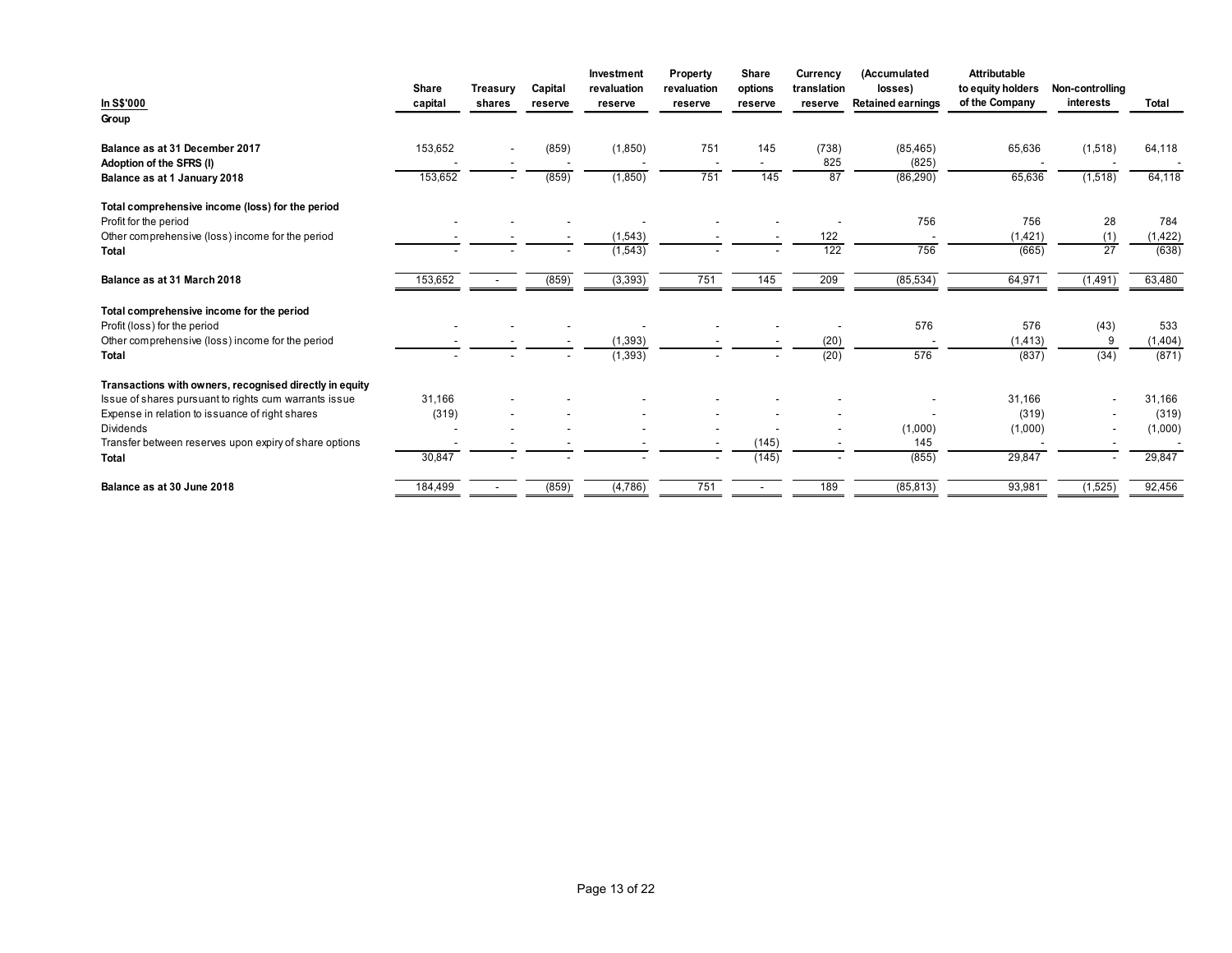|                                                                                                                  | Share                    | Treasury | Capital                  | Investment<br>revaluation | Share<br>options         | (Accumulated<br>losses)           |                     |
|------------------------------------------------------------------------------------------------------------------|--------------------------|----------|--------------------------|---------------------------|--------------------------|-----------------------------------|---------------------|
| In S\$'000<br>Company                                                                                            | capital                  | shares   | reserve                  | reserve                   | reserve                  | <b>Retained earnings</b>          | Total               |
|                                                                                                                  |                          |          |                          |                           |                          |                                   |                     |
| Balance as at 31 December 2018<br>Adoption of the SFRS (I) 16*                                                   | 220,312                  |          | 22<br>$\sim$             | (5,868)<br>$\sim$         |                          | (92, 977)<br>(53)                 | 121,489<br>(53)     |
| Balance as at 1 January 2019                                                                                     | 220,312                  |          | $\overline{22}$          | (5,868)                   | $\overline{\phantom{a}}$ | (93,030)                          | 121,436             |
| Total comprehensive income for the period<br>Profit for the period                                               |                          |          |                          | $\overline{\phantom{a}}$  |                          | 849                               | 849                 |
| Loss on disposal of investment securities                                                                        |                          |          |                          | 366                       |                          | (366)                             | $\sim$              |
| Other comprehensive income for the period<br>Total                                                               |                          |          |                          | 2,947<br>3,313            |                          | $\sim$<br>483                     | 2,947<br>3,796      |
| Transactions with owners, recognised directly in equity                                                          |                          |          |                          |                           |                          |                                   |                     |
| Issue of shares pursuant to rights cum warrants issue<br>Purchase of treasury shares                             | 39<br>$\sim$             | (3)      |                          |                           |                          |                                   | 39<br>(3)           |
| Total                                                                                                            | 39                       | (3)      |                          |                           |                          |                                   | 36                  |
|                                                                                                                  |                          |          |                          |                           |                          |                                   |                     |
| Balance as at 31 March 2019                                                                                      | 220,351                  | (3)      | 22                       | (2, 555)                  |                          | (92, 547)                         | 125,268             |
| Total comprehensive income (loss) for the period<br>Profit for the period                                        | $\overline{\phantom{a}}$ |          |                          | $\overline{\phantom{a}}$  |                          | 1,163                             | 1,163               |
| Other comprehensive loss for the period<br>Total                                                                 |                          |          |                          | (3, 382)<br>(3, 382)      |                          | $\overline{\phantom{a}}$<br>1,163 | (3, 382)            |
|                                                                                                                  |                          |          |                          |                           |                          |                                   | (2, 219)            |
| Transactions with owners, recognised directly in equity<br>Issue of shares pursuant to rights cum warrants issue | 196                      |          |                          |                           |                          | $\overline{\phantom{a}}$          | 196                 |
| Capital reduction+<br>Dividends                                                                                  | (94, 220)                |          |                          |                           |                          | 94,220<br>(2,004)                 | $\sim$<br>(2,004)   |
| Total                                                                                                            | (94, 024)                |          |                          |                           |                          | 92,216                            | (1,808)             |
| Balance as at 30 June 2019                                                                                       | 126,327                  | (3)      | 22                       | (5, 937)                  | $\sim$                   | 832                               | 121,241             |
|                                                                                                                  |                          |          |                          |                           |                          |                                   |                     |
| Balance as at 1 January 2018                                                                                     | 153,652                  |          | 22                       | (1,850)                   | 145                      | (94, 220)                         | 57,749              |
| Total comprehensive income (loss) for the period<br>Profit for the period                                        |                          |          | $\overline{\phantom{a}}$ | $\overline{\phantom{a}}$  |                          | 436                               | 436                 |
| Other comprehensive loss for the period                                                                          |                          |          | $\overline{\phantom{a}}$ | (1, 543)                  |                          | $\sim$                            | (1,543)             |
| Total                                                                                                            |                          |          | $\blacksquare$           | (1, 543)                  | $\overline{\phantom{a}}$ | 436                               | (1, 107)            |
| Balance as at 31 March 2018                                                                                      | 153,652                  |          | $\overline{22}$          | (3, 393)                  | 145                      | (93, 784)                         | 56,642              |
| Total comprehensive income (loss) for the period<br>Profit for the period                                        |                          |          |                          | $\sim$                    |                          | 165                               | 165                 |
| Other comprehensive loss for the period<br>Total                                                                 |                          |          |                          | (1, 393)<br>(1, 393)      | $\blacksquare$           | $\sim$<br>165                     | (1, 393)<br>(1,228) |
|                                                                                                                  |                          |          |                          |                           |                          |                                   |                     |
| Transactions with owners, recognised directly in equity<br>Issue of shares pursuant to rights cum warrants issue | 31,166                   |          |                          |                           |                          | $\overline{\phantom{a}}$          | 31,166              |
| Expense in relation to issuance of right shares<br>Dividends                                                     | (319)<br>$\sim$          |          | $\overline{\phantom{a}}$ | $\overline{\phantom{a}}$  | $\blacksquare$<br>$\sim$ | $\sim$<br>(1,000)                 | (319)<br>(1,000)    |
| Transfer between reserves upon expiry of share options                                                           | $\overline{a}$           |          | $\overline{\phantom{a}}$ | $\overline{\phantom{a}}$  | (145)                    | 145                               | $\sim$              |
| <b>Total</b>                                                                                                     | 30,847                   |          | $\overline{\phantom{a}}$ | $\overline{\phantom{a}}$  | (145)                    | (855)                             | 29,847              |
| Balance as at 30 June 2018                                                                                       | 184,499                  | $\sim$   | 22                       | (4,786)                   | $\sim$                   | (94, 474)                         | 85,261              |

\* The Company has adopted SFRS (I) 16 on 1 January 2019 and adjusted the opening retained earnings by the cumulative effect of initially applying the standards. Please refer to Section 5 for further details.

⁺ Upon completion of the capital reduction on 14 June 2019, the share capital of the Company was reduced by the cancellation of the share capital to the extent of the accumulated losses of the Company up to 31 December 2017 of \$94,219,774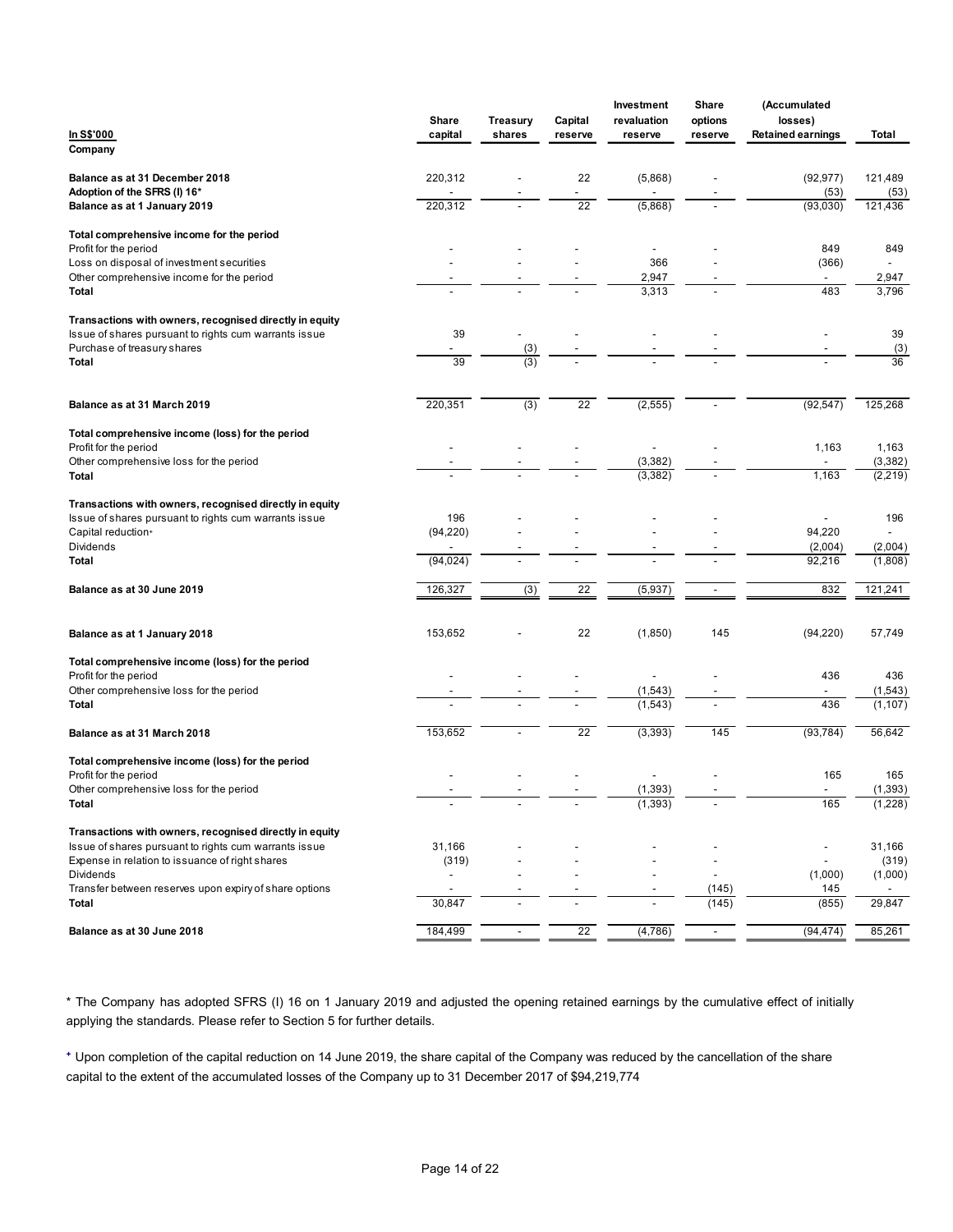1(d)(ii) Details of any changes in the Company's share capital arising from rights issue, bonus issue, share buybacks, exercise of share options or warrants, conversion of other issues of equity securities, issue of shares for cash or as consideration for acquisition or for any other purpose since the end of the previous period reported on. State also the number of shares that may be issued on conversion of all the outstanding convertibles as at the end of the current financial period reported on and as at the end of the corresponding period of the immediately preceding financial year

#### Share Buy Back

There is no share buy back in 2Q-19.

#### Share Capital and Treasury Shares

In 2Q-19, the Company issued an additional 178,016,000 new ordinary shares through conversion of 178,016,000 Tranche 2 warrants at \$0.0011. As a result, the total number of ordinary shares in issue was 65,136,936,197 of which 2,480,800 was held by the Company as treasury shares as at 30 June 2019. The treasury shares held represents 0.004% of the total number of issued shares (excluding treasury shares). With the completion of the capital reduction on 14 June 2019 and the issuance of new ordinary shares through the conversion of Tranche 2 warrants, the share capital was \$126,326,930 as at 30 June 2019.

In 2Q-18, the Company issued an additional 16,577,412,659 new ordinary shares at \$0.00188 per share arising from exercise of rights issue in June 2018. As a result, the Company's issued and paid-up capital increased to \$184,498,974 divided into 29,105,653,743 shares as at 30 June 2018.

#### **Warrants**

On 18 June 2018, the Company issued 149,196,713,931 warrants and these warrants were subsequently listed on the SGX-ST on 22 June 2018. Each warrant carries the right to subscribe for one new ordinary shares in the capital of the Company.

The number of shares that may be issued on conversion of the Group's outstanding warrants as at 30 June 2019 is as follows:

|                                                                          | 30-Jun-19      |
|--------------------------------------------------------------------------|----------------|
| Tranche 2 warrants, \$0.0011 per warrant expiring on<br>17 December 2019 | 49.474.908.677 |
| Tranche 3 warrants, \$0.0070 per warrant expiring on<br>17 June 2021     | 49,732,237,977 |
|                                                                          | 99,207,146,654 |

There were 178,016,000 Tranche 2 warrants exercised in the quarter ended 30 June 2019. Tranche 1 warrants expired on 17 December 2018.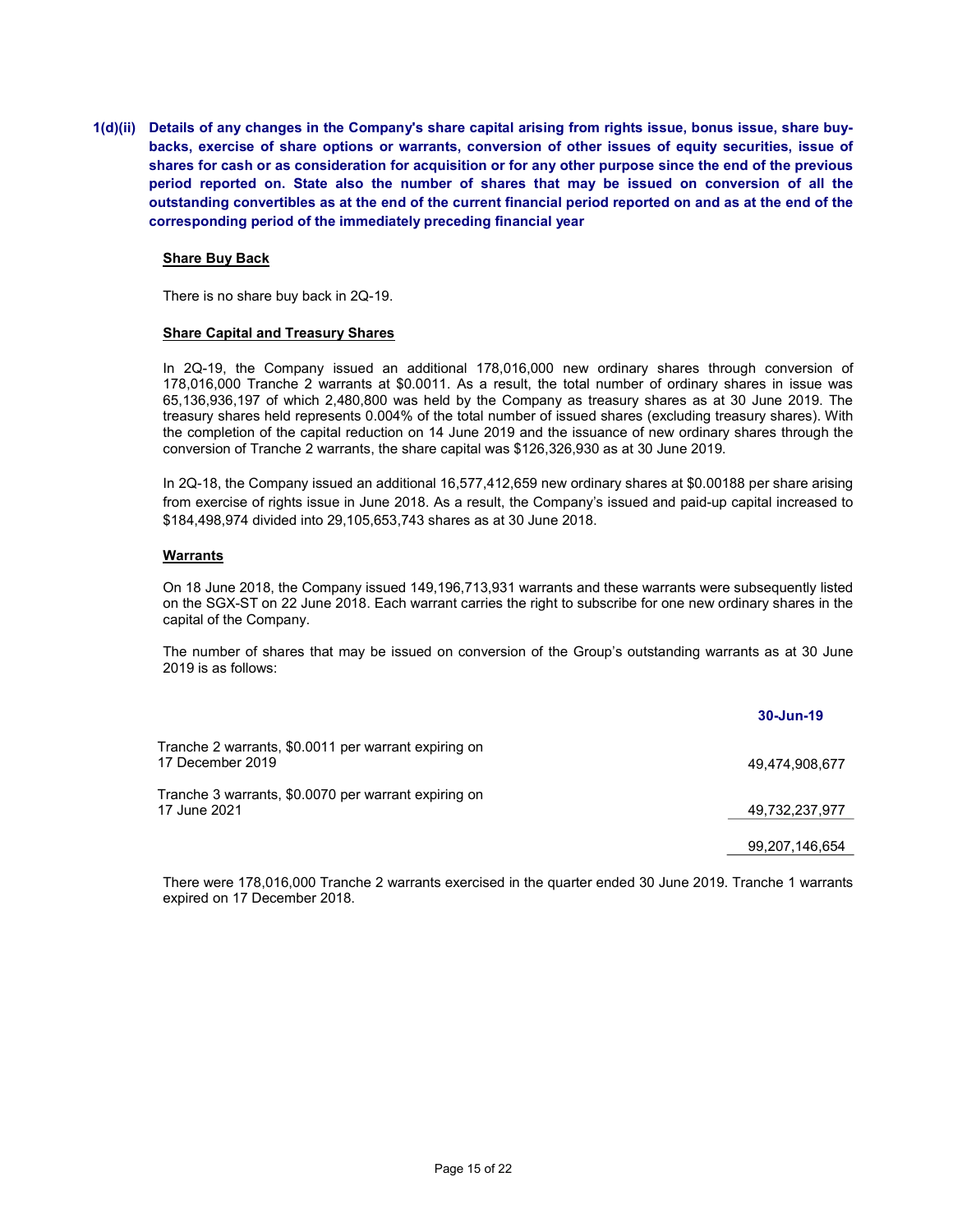#### **Share options**

The Company had a share option scheme known as mDR Limited Share Option Scheme 2003 which was approved by members of the Company at the Extraordinary General Meeting held on 13 January 2003. The Scheme expired on 12 January 2013. Upon expiration of the Scheme, no further share option can be granted but the provisions of the Scheme will remain in full force and effect in respect of any share options granted prior to the expiration but not exercised at the time of expiration.

Following the expiry of the share options in May 2018, there will be no valid and exercisable option under the scheme.

#### Share Award Scheme

On 28 September 2018, the shareholders of the Company approved the share award scheme known as mDR Share Plan 2018. Under the mDR Share Plan 2018, the Company will deliver shares granted under an award by issuing new shares and/or transferring treasury shares free of charge, upon the participant satisfying such conditions as specified by the Committee administering the mDR Share Plan. As at 30 June 2019, no share award had been granted.

## 1(d)(iii) To show the total number of issued shares excluding treasury shares as at the end of the current financial period and as at the end of the immediately preceding year.

|                                                         |                   | <b>Number of ordinary shares</b> |  |  |  |
|---------------------------------------------------------|-------------------|----------------------------------|--|--|--|
|                                                         | 30-Jun -19        | 31-Dec-18                        |  |  |  |
| Total number of issued shares                           | 65,136,936,197    | 64,923,277,197                   |  |  |  |
| Less: Treasury shares                                   | (2,480,800)       |                                  |  |  |  |
| Total number of issued shares excluding treasury shares | 65, 134, 455, 397 | 64,923,277,197                   |  |  |  |

#### 1(d)(iv) A statement showing all sales, transfers, disposal, cancellation and/or use of treasury shares as at the end of the current financial period reported on.

Not applicable

### 2. Whether the figures have been audited, or reviewed and in accordance with which standard

The figures have not been audited or reviewed by the auditors of the Company.

### 3. Where the figures have been audited or reviewed, the auditors' report (including any qualifications or emphasis of matter)

Not applicable

## 4. Whether the same accounting policies and methods of computation as in the issuer's most recently audited annual financial statements have been applied

The Group has applied the same accounting policies and methods of computation in the financial statements for the current financial period as compared with those used in the audited financial statements for the financial year ended 31 December 2018 except as explained in Note 5 below.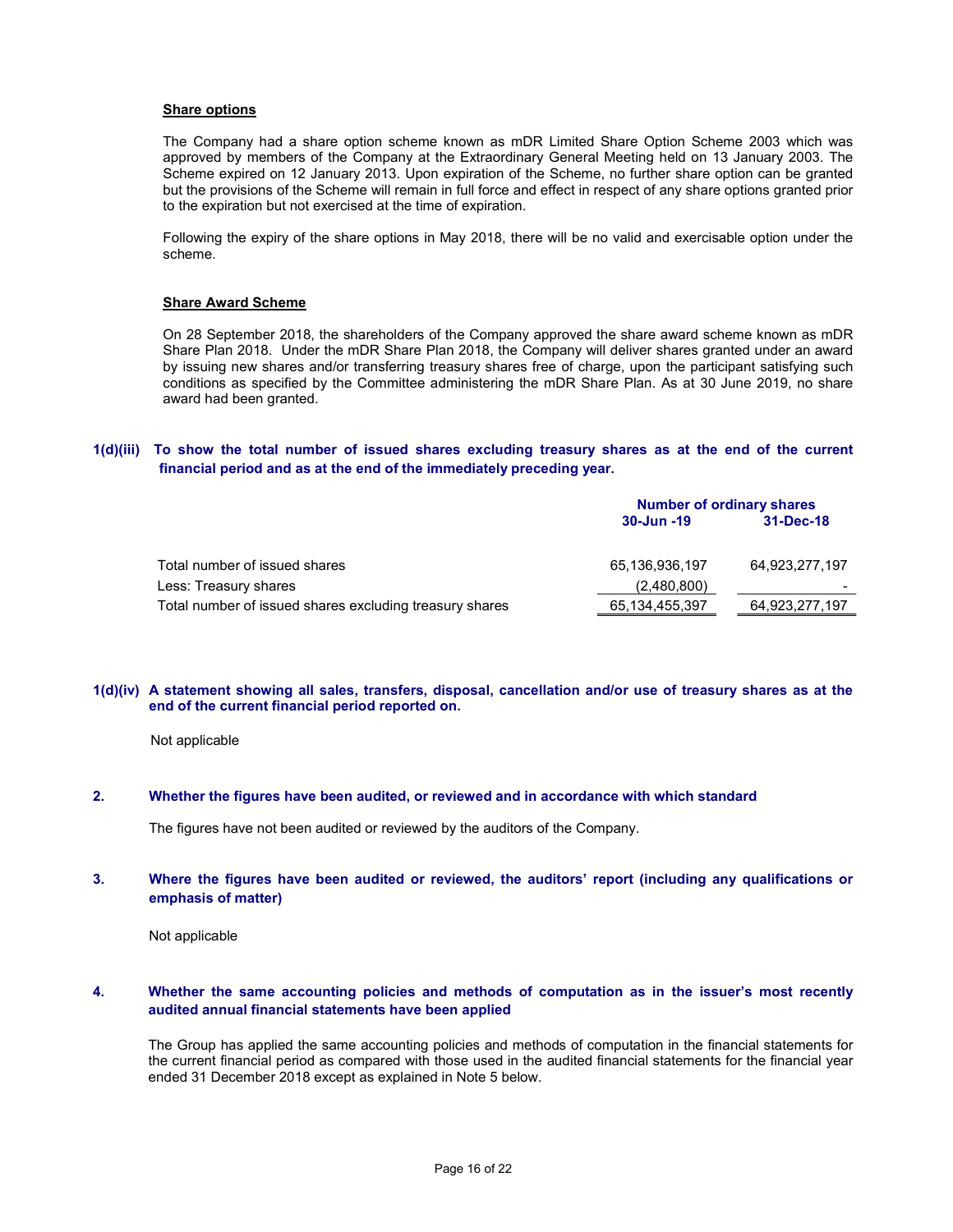# 5. If there are any changes in the accounting policies and methods of computation, including any required by an accounting standard, what has changed, as well as the reasons for, and the effect of, the change

#### Application of SFRS (I) 16 Leases

SFRS (I) 16, Leases takes effect from financial year beginning on 1 January 2019. This standard requires lessees to adopt a single lease accounting model with most leases recognised in balance sheets to reflect the rights to use the leased assets and the associated obligations for lease payments. Recognition exemptions for low value assets and short term leases can be applied. The standard continues to adopt dual accounting lease model for lessor accounting.

The Group and the Company have applied SFRS (I) 16 using modified retrospective approach, with the cumulative effect of initial application amounting to \$404,000 and \$53,000 respectively as an adjustment to the opening retained earnings as at 1 January 2019. The comparative information has not been restated and to be reported under FRS 17.

Subsequent to initial recognition, the Group and the Company depreciate the right-of-use assets over the lease term and recognise interest expenses on the lease liabilities.

# 6. Earnings per ordinary share of the Group for the current period reported on and the corresponding period of the immediately preceding financial year, after deducting any provision for preference dividends

| <b>Earnings per ordinary share</b><br>(based on consolidated net profit)<br>attributable to equity holders<br>of the Company) | $2Q-19$<br>cents | $2Q-18$<br>cents | <b>YTD-19</b><br>cents | <b>YTD-18</b><br>cents |
|-------------------------------------------------------------------------------------------------------------------------------|------------------|------------------|------------------------|------------------------|
| From continuing and<br>discontinued operations:                                                                               |                  |                  |                        |                        |
| - Basic                                                                                                                       | 0.003            | 0.003            | 0.005                  | 0.006                  |
| - Fully diluted                                                                                                               | 0.002            | 0.003            | 0.004                  | 0.006                  |
| From continuing operations:                                                                                                   |                  |                  |                        |                        |
| - Basic                                                                                                                       | 0.003            | 0.003            | 0.005                  | 0.006                  |
| - Fully diluted                                                                                                               | 0.002            | 0.003            | 0.004                  | 0.006                  |
| From discontinued operations:                                                                                                 |                  |                  |                        |                        |
| - Basic                                                                                                                       |                  |                  |                        |                        |
| - Fully diluted                                                                                                               |                  |                  |                        |                        |

Basic earnings per ordinary share is computed based on the weighted average number of shares in issue during the period of 65,065,405,047 (2Q-18: 21,793,425,145).

Fully diluted earnings per ordinary share is computed based on the weighted average number of shares during the period adjusted for the effect of all potential dilutive ordinary shares of 72,687,622,961 (2Q-18: 21,793,425,145).

In 2Q-18, the share options were antidilutive and hence disregarded in the calculation of diluted earnings per share.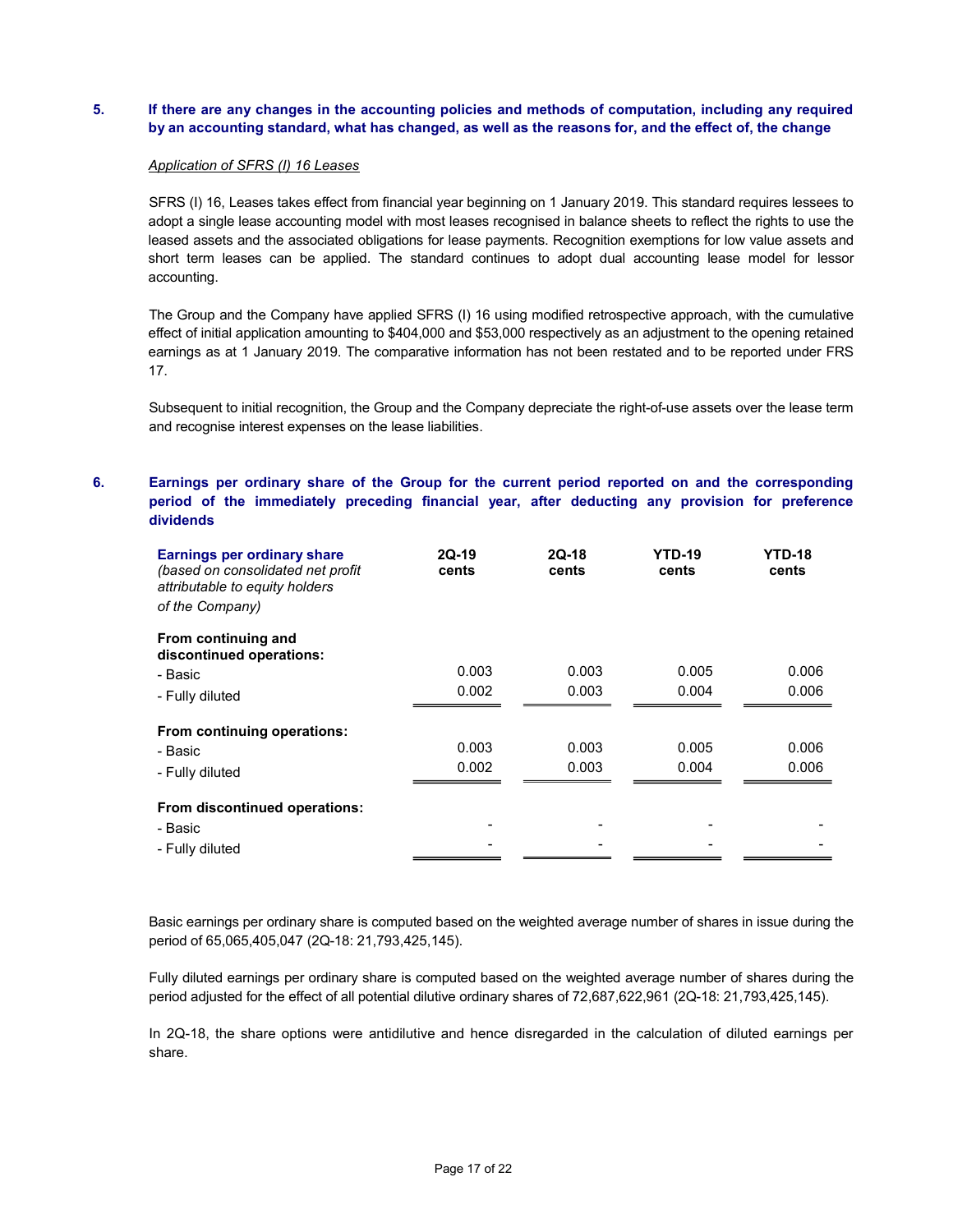# 7. Net asset value (for the issuer and Group) per ordinary share based on issued share capital of the issuer at the end of the (a) current period reported on and (b) immediately preceding financial year

|                                      | Group                     |                    | Company                   |                           |
|--------------------------------------|---------------------------|--------------------|---------------------------|---------------------------|
|                                      | 30-Jun-19<br><b>Cents</b> | 31-Dec-18<br>Cents | 30-Jun-19<br><b>Cents</b> | 31-Dec-18<br><b>Cents</b> |
| Net Asset Value ("NAV") per<br>share | 0.20                      | 0.20               | 0.19                      | 0.19                      |

The NAV per share as at 30 June 2019 is calculated based on 65,134,455,397 (excluding 2,480,800 ordinary shares held as treasury shares) (31 December 2018: 64,923,277,197) ordinary shares.

8. A review of the performance of the Group, to the extent necessary for a reasonable understanding of the Group's business. The review must discuss any significant factors that affected the turnover, costs, and earnings of the Group for the current financial period reported on, including (where applicable) seasonal or cyclical factors. It must also discuss any material factors that affected the cash flow, working capital, assets or liabilities of the Group during the current financial period reported on

#### Revenue and profit after income tax

The Group's 2Q-19 revenue increased by 11% from \$60.3 million in 2Q-18 to \$67.0 million in 2Q-19, with a 9% increase year-on-year from \$125.0 million to \$136.3 million. The increase was mainly due to higher revenue from Investment and DMS business segments. Overall, the Group's gross profit margin increased by 2% from 11% in 2Q-18 to 13% in 2Q-19 and from 10% to 12% year-on-year.

Revenue from Investment segment increased by 609% quarter-on-quarter from \$0.3 million in 2Q-18 to \$2.3 million in 2Q-19 and 375% year-on-year from \$0.7 million to \$3.5 million, mainly from dividend income received from investment in marketable securities of \$1.5 million in 2Q-19 and \$2.6 million in YTD-19 respectively, and coupon interest income of \$0.7 million from investment in bonds.

Revenue from DMS business increased by 13% and 11% respectively quarter-on-quarter and year-on-year from \$51.7 million in 2Q-18 to \$58.2 million in 2Q-19 and from \$108.1 million in YTD-18 to \$119.6 million in YTD-19, mainly due to higher sales volume generated from its retail operations. Gross margin for DMS business remained at 8% quarter-on-quarter and increased by 1% from 7% in YTD-18 to 8% in YTD-19.

Revenue from DPAS business, however decreased by 16% quarter-on-quarter from \$1.9 million in 2Q-18 to \$1.6 million in 2Q-19 and 8% year-on-year from \$3.4 million in YTD-18 to \$3.1 million YTD-19. DPAS business registered lower revenue in 2Q-19, mainly due to once-off General Election jobs recorded in 2Q-18. Gross margin for DPAS business decreased by 7% quarter-on-quarter from 34% in 2Q-18 to 27% in 2Q-19 and 5% year-onyear from 32% in YTD-18 to 27% in YTD-19, mainly due to more jobs with lower-margin being taken up to gain market share after the General Election took place in Malaysia last year.

Revenue from AMS business decreased by 23% quarter-on-quarter and 21% year-on-year, from \$6.4 million in 2Q-18 to \$4.9 million in 2Q-19 and from \$12.8 million in YTD-18 to \$10.1 million in YTD-19, due to lower repair volumes. Gross margin increased by 2% quarter-on-quarter and year-on-year from 26% in 2Q-18 to 28% in 2Q-19 and 25% in YTD-18 to 27% in YTD-19, mainly from a change in product mix and higher support from principals compared to previous period.

Administrative expenses increased by \$0.5 million from \$4.3 million in 2Q-18 to \$4.8 million in 2Q-19, mainly due to an increase in staff cost.

Other operating expenses increased by \$0.4 million from \$1.5 million in 2Q-18 to \$1.9 million in 2Q-19, mainly due to foreign exchange losses and depreciation of right-of-use assets.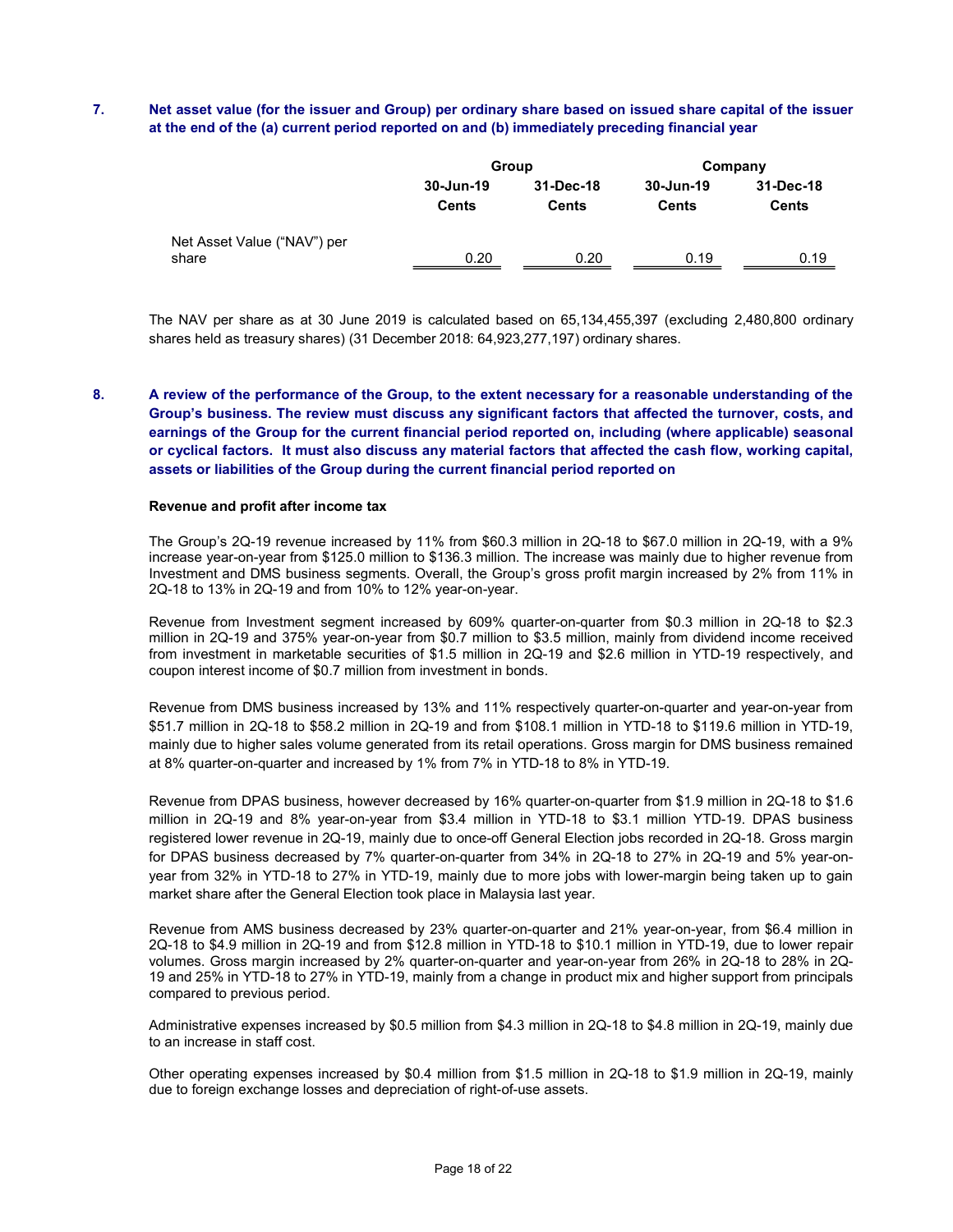Finance expenses increased by \$0.3 million quarter-on-quarter, mainly due to the recognition of interest expense on lease liabilities of \$0.1 million and increase in interest expense on bank loans by \$0.2 million.

The Group's 2Q-19 net profits increased by \$1.2 million from \$0.5 million in 2Q-18 to \$1.7 million in 2Q-19, mainly due to higher sales and gross margins generated in 2Q-19, but was partially offset by the increase in administrative expenses, other operating expenses and finance costs.

#### Cash Flows

The Group registered cash and cash equivalents of \$9.9 million as at 30 June 2019, representing an inflow of \$1.5 million since 31 December 2018.

Net cash from operating activities of \$0.5 million in 2Q-19 arose mainly from operating cash flows before movements in working capital of \$1.6 million, changes in working capital of \$1.3 million and tax refunds of \$0.2 million.

Net cash outflow from investing activities of \$27.5 million in 2Q-19 was mainly due to investment in debt securities and equity securities of \$28.5 million and \$0.6 million respectively, partially offset by the receipt of dividend income from equity securities of \$1.5 million.

Net cash from financing activities of \$19.4 million in 2Q-19 was attributable to the net bank borrowings received of \$22.7 million. This was offset by the repayment of lease liabilities of \$1.1 million and dividends paid to shareholders of \$2.0 million.

### 9. Where a forecast, or a prospect statement, has been previously disclosed to shareholders, any variance between it and the actual results

Not applicable

# 10. A commentary at the date of the announcement of the competitive conditions of the industry in which the Group operates and any known factors or events that may affect the Group in the next reporting period and the next 12 months

The Group continued to deliver higher revenue and profitability in 2Q-19 with an impressive increase of 219% in net profits as compared with 2Q-18. Whilst striving to increase profitability, the Company has also improved its corporate governance ranking further from 67 to 42 (out of 578 SGX listed companies in the General Category) in the Singapore Governance and Transparency Index 2019.

Investment division maintained its earnings momentum in 1H-2019. Dividend income from the invested marketable securities will remain the main revenue source for the division. A steady stream of coupon interest income from the invested debt securities is expected to cushion the fluctuating dividends payments in the coming quarters. Barring any major economic headwinds, the division expects to contribute significantly to the performance of the Group.

With various competitive mobile and data plans (including SIM-only plans) by the telco operators and MVNOs, competition continues to intensify in the telco market. However, DMS performance is expected to remain relatively stable in the coming quarters.

DPAS division will continue to work on gaining a larger market share and new customers through its enhanced pricing strategy, even though domestic spending remains soft in Malaysia.

The Group is also actively exploring potential investment opportunities to build new revenue streams and to improve shareholders' returns.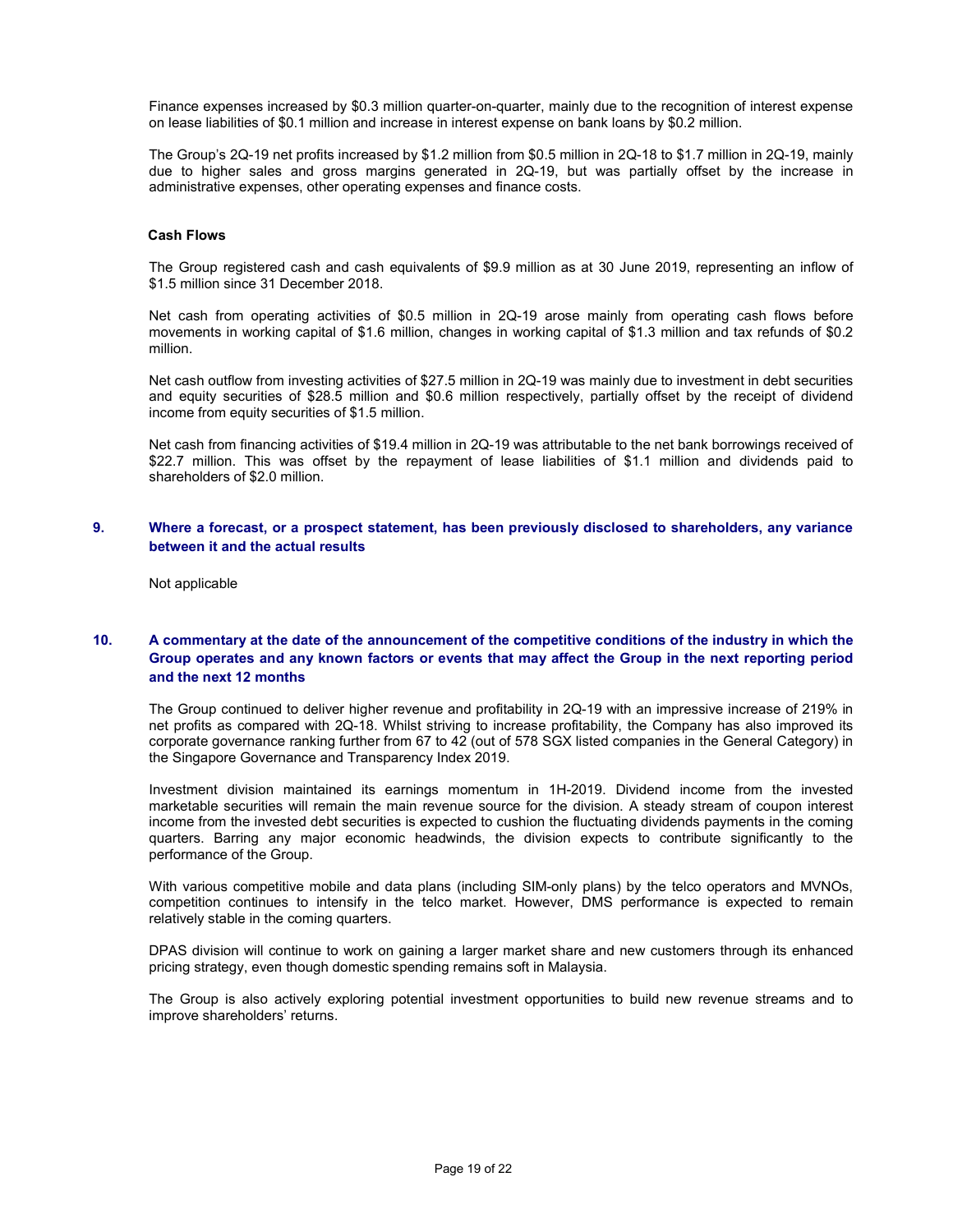## 11. Dividend

### (a) Current Financial Period Reported On

Any dividend declared for the current financial period reported on?

Yes (Proposed, see Note 11(c))

| Name of Dividend   | First and Interim           |
|--------------------|-----------------------------|
| Dividend Type      | Cash                        |
| Dividend per share | \$0.0000307 per share       |
| Dividend Amount    | \$2.0 million (approximate) |
| Tax rate           | Tax exempt (One-Tier tax)   |

#### (b) Corresponding Period of the Immediately Preceding Financial Year

Any dividend declared for the corresponding period of the immediately preceding financial year?

None

#### (c) Date payable

30 September 2019

#### (d) Books closure date

The Share Transfer Books and Register of Members of the Company will be closed from 22 August 2019 at 5:00 p.m. (Singapore time) to 23 August 2019 (both dates inclusive), for the purpose of determining shareholders' entitlement to the Company's proposed interim dividend, to be paid on 30 September 2019 (the "Proposed Interim Dividend").

Duly completed registrable transfers received by the Company's Share Registrar, Boardroom Corporate & Advisory Services Pte Ltd, 50 Raffles Place, Singapore Land Tower #32-01, Singapore 048623, up to 5:00 p.m. (Singapore time) on 22 August 2019 will be registered to determine shareholders' entitlement to the Proposed Interim Dividend.

Members whose securities accounts with The Central Depository (Pte) Limited are credited with the Company's shares as at 5:00 p.m. (Singapore time) on 22 August 2019 will be entitled to the Proposed Interim Dividend.

#### 12. If no dividend has been declared/recommended, a statement to that effect

Not applicable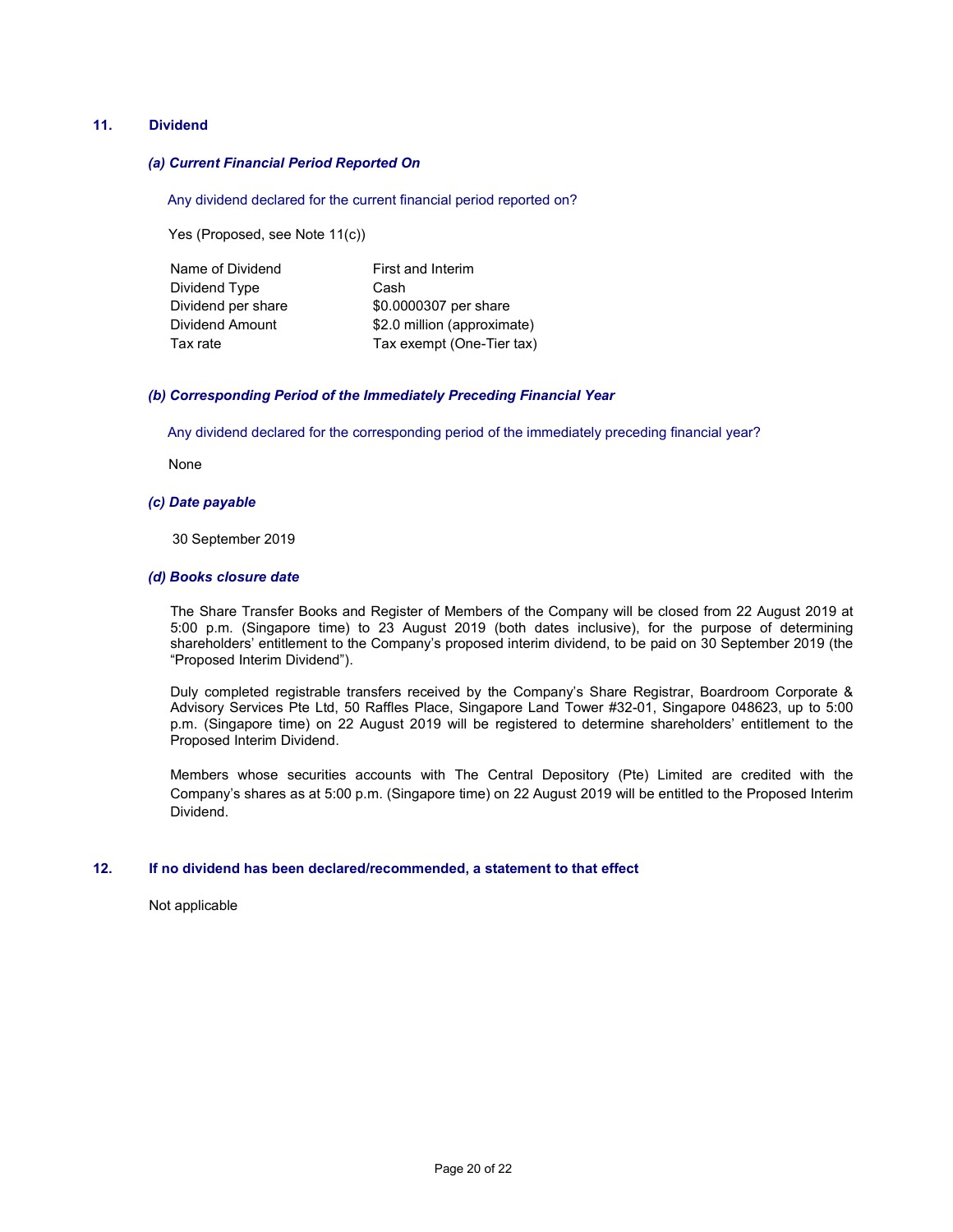# 13. Interested Person Transactions

| Name of interested person           | Aggregate value of all<br>interested person transactions<br>during the financial year under<br>review (excluding transactions<br>less than \$100,000 and<br>transactions conducted under<br>shareholders' mandate<br>pursuant to Rule 920 of the<br><b>SGX Listing Manual)</b> | Aggregate value of all<br>interested person transactions<br>conducted under shareholders'<br>mandate pursuant to Rule 920<br>of the SGX Listing Manual<br>(excluding transactions less<br>than \$100,000) |
|-------------------------------------|--------------------------------------------------------------------------------------------------------------------------------------------------------------------------------------------------------------------------------------------------------------------------------|-----------------------------------------------------------------------------------------------------------------------------------------------------------------------------------------------------------|
| <b>Pacific Organisation Pte Ltd</b> | \$'000                                                                                                                                                                                                                                                                         | \$'000                                                                                                                                                                                                    |
| - Rental expenses                   | 201                                                                                                                                                                                                                                                                            |                                                                                                                                                                                                           |
| Total                               | 201                                                                                                                                                                                                                                                                            |                                                                                                                                                                                                           |

Mr Ong Ghim Choon (Director and Chief Executive Officer of the Company) and his associate own a majority of the shares of Pacific Organisation Pte Ltd.

## 14. Use of proceeds

 As at 30 June 2019, the proceeds from the Rights cum Warrants Issue have been utilized in accordance with its stated use and the breakdown is as follows:

| Net proceeds from the Rights cum Warrants Issue <sup>1</sup>                                                                                                                    | \$'000<br>67.222                  |
|---------------------------------------------------------------------------------------------------------------------------------------------------------------------------------|-----------------------------------|
| Less:<br>Investments in quoted securities<br>Repayment of loan to finance the investment in quoted securities<br>Utilisation towards working capital - purchases of inventories | (45, 838)<br>(11, 461)<br>(9,915) |
| <b>Balance of net proceeds</b>                                                                                                                                                  |                                   |

<sup>1</sup>Aggregate proceeds from Rights and conversion of Warrants as at 30 June 2019.

### 15. Confirmation of Undertakings under Rule 720(1) of the Listing Manual

The Company has procured undertakings from all its directors and executive officers (in the format set out in Appendix 7.7) under Rule 720(1) of the Mainboard Rules.

#### BY ORDER OF THE BOARD

Ong Ghim Choon Chief Executive Officer 14 August 2019